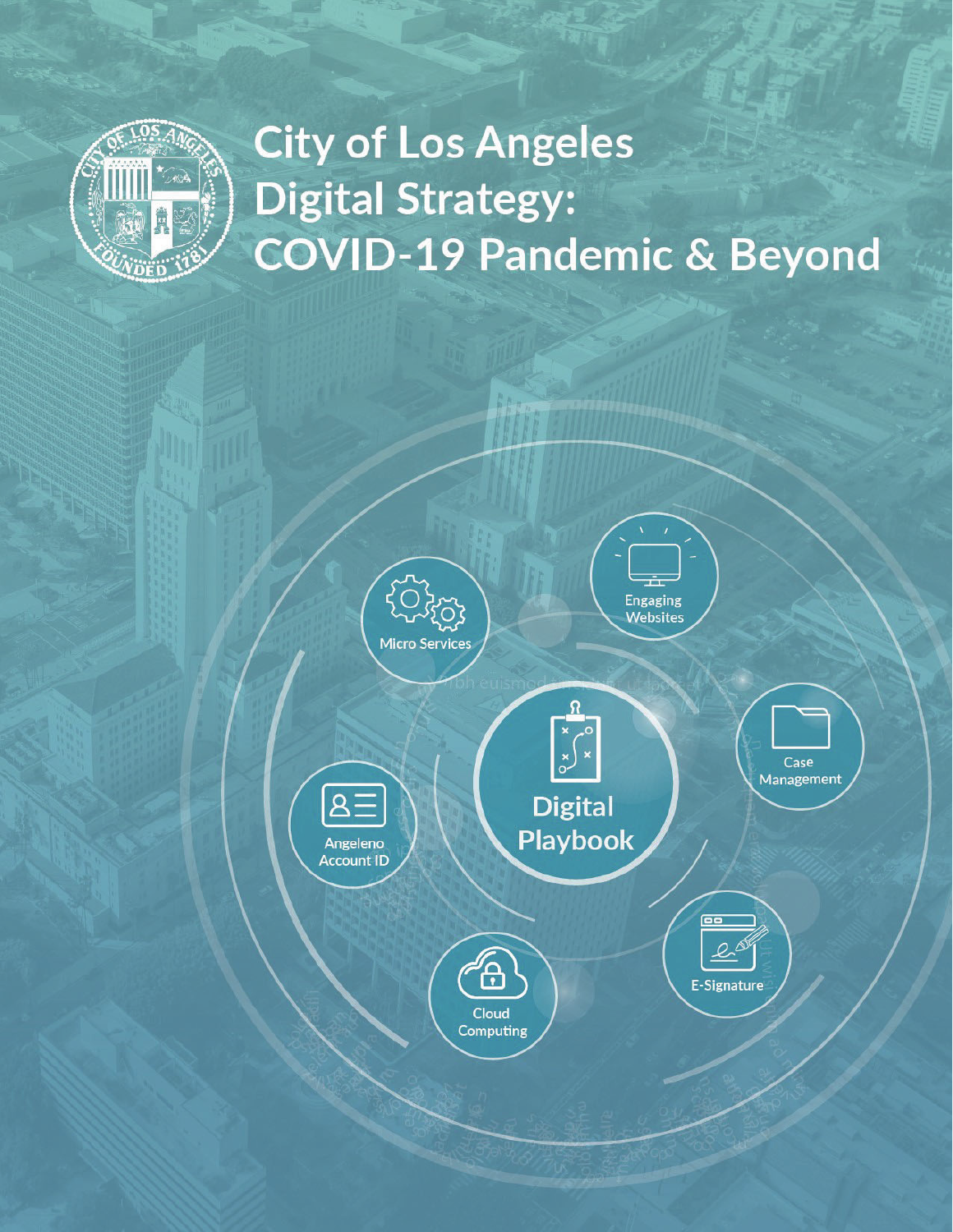# **TABLE OF CONTENTS**

\_\_\_\_\_\_\_\_\_\_\_\_\_\_\_\_\_\_\_\_\_\_\_\_\_\_\_\_\_\_\_\_\_\_\_\_\_\_\_\_\_\_\_\_\_\_\_\_\_\_\_\_\_\_\_\_\_\_\_\_\_\_\_\_\_\_\_\_\_\_\_\_\_\_

| • Preparing Managers with 'Best Practices for Supervising Teleworkers' 8<br>• Equipping 18,000 Teleworkers with an Improved Telework Platform  8 |  |
|--------------------------------------------------------------------------------------------------------------------------------------------------|--|

# PART 2 - DIGITIZING DEPARTMENT SERVICES FOR ANGELENOS .......... 10

# *Digitizing Paper-Based Processes*

| 4 Public Engagement via Virtual Meetings, Counters & Hearings 17 |  |
|------------------------------------------------------------------|--|
|                                                                  |  |

# *Maximizing User Experience*

| 6 Easy Access to L.A. City Apps Using the Angeleno Account 20 |  |
|---------------------------------------------------------------|--|
|                                                               |  |
|                                                               |  |

# *Improving Department Capacity and Efficiency*

| 10 Improving Government Services through Google Workspace 26           |  |
|------------------------------------------------------------------------|--|
| 11 Transforming Call Centers with Interactive Voice Response (IVR)  28 |  |
|                                                                        |  |
|                                                                        |  |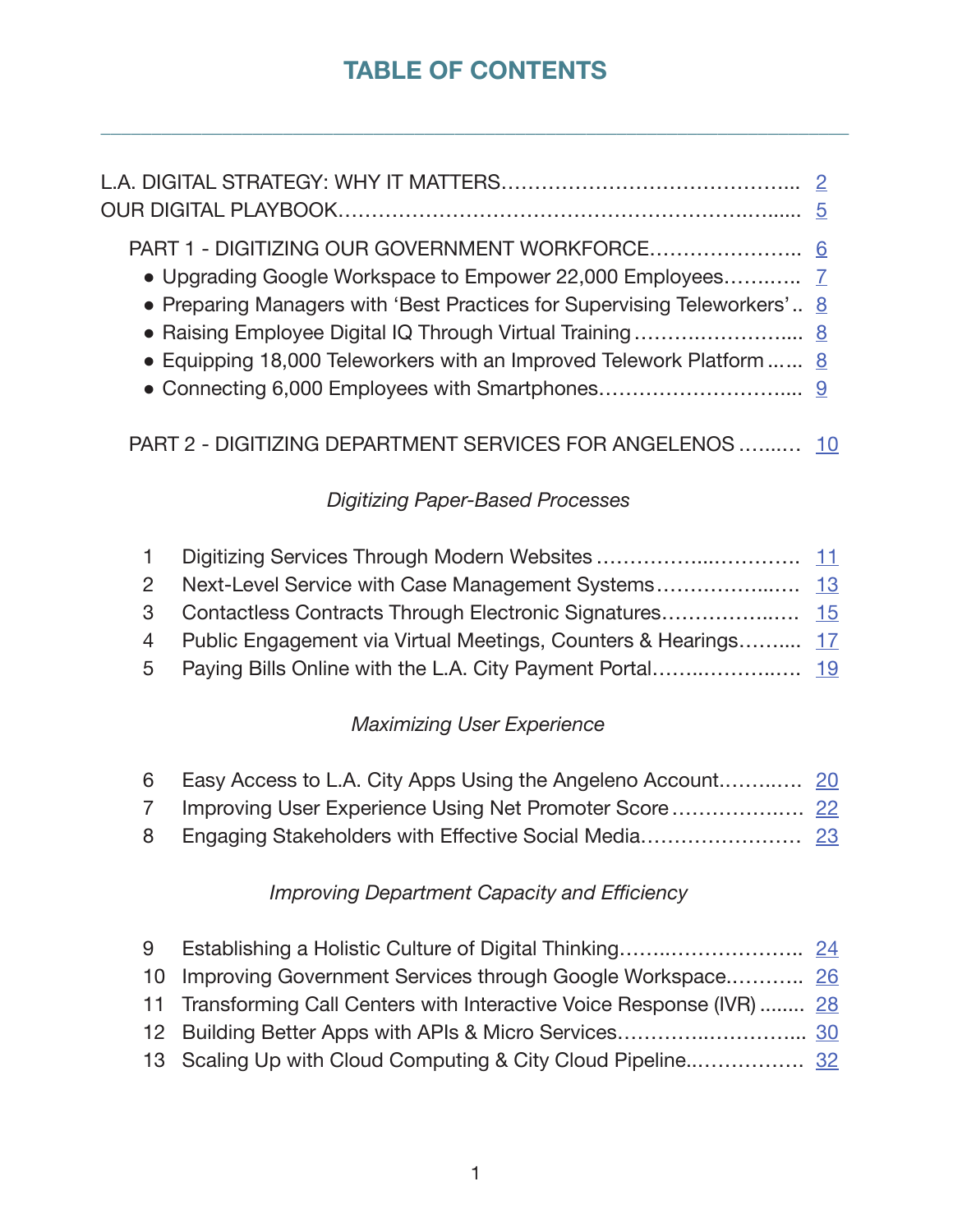# **L.A. DIGITAL STRATEGY: WHY IT MATTERS**

\_\_\_\_\_\_\_\_\_\_\_\_\_\_\_\_\_\_\_\_\_\_\_\_\_\_\_\_\_\_\_\_\_\_\_\_\_\_\_\_\_\_\_\_\_\_\_\_\_\_\_\_\_\_\_\_\_\_\_\_\_\_\_\_\_\_\_\_\_\_\_\_\_\_

The COVID-19 pandemic has disrupted our world. From Zoom work meetings to virtual family gatherings, we have changed almost every facet of our daily lives to stop the spread. During this challenging time, we have drastically redesigned City of Los Angeles government services. First, City of L.A. facilities and public counters had to close, and many in-person services were converted to digital. Then, over 18,000 City staff, not familiar with working from home, were migrated to telework. And while this virus has had many terrible consequences for Angelenos, the pandemic has been a catalyst for improving the quality and availability of digital government services. *If we take advantage of what we have learned through the pandemic, if we implement citywide what we have successfully done in a handful of b b bb b b b b b b b b b departments, and if we enact the digital strategy described in this document... we can improve City of Los Angeles services for all Angelenos for decades to come. That is why this digital strategy matters.* Through this digital strategy, we position ourselves to recover into a "new better" and not just a "new normal." Leveraging our experience in digital transformation over the last five years and the urgency of COVID-19, City of Los Angeles departments are now strategically using the technologies found in this document to realize our vision of a digital and connected Los Angeles.

#### *Digital Transformation at the City of Los Angeles*

Digital transformation is not a new priority for the City of Los Angeles. Under the leadership of our Mayor, Controller, City Attorney, and our tech-savvy City Council, Los Angeles has transformed its use of data, social media, communications, web sites, in frastructure, television/radio, and mobile apps. In fact, the City of Los Angeles has earned over 40 national technology awards since 2016, including:

- Civic Innovator in the 2020 Pandemic Award (Harvard University 2021)
- 2<sup>nd</sup> Place Digital City in U.S. (Government Tech Magazine 2020)
- 'What Works Cities' Platinum Award (Bloomberg Foundation 2020)
- 1<sup>st</sup> Place Digital City in U.S. (Government Tech Magazine 2016, 2017, 2018)
- Emmy Award (Academy of Television Arts & Sciences 2018)
- Webby Award Honoree (International Academy of Digital Arts 2018)
- Digital Equity National Award (NATOA 2018)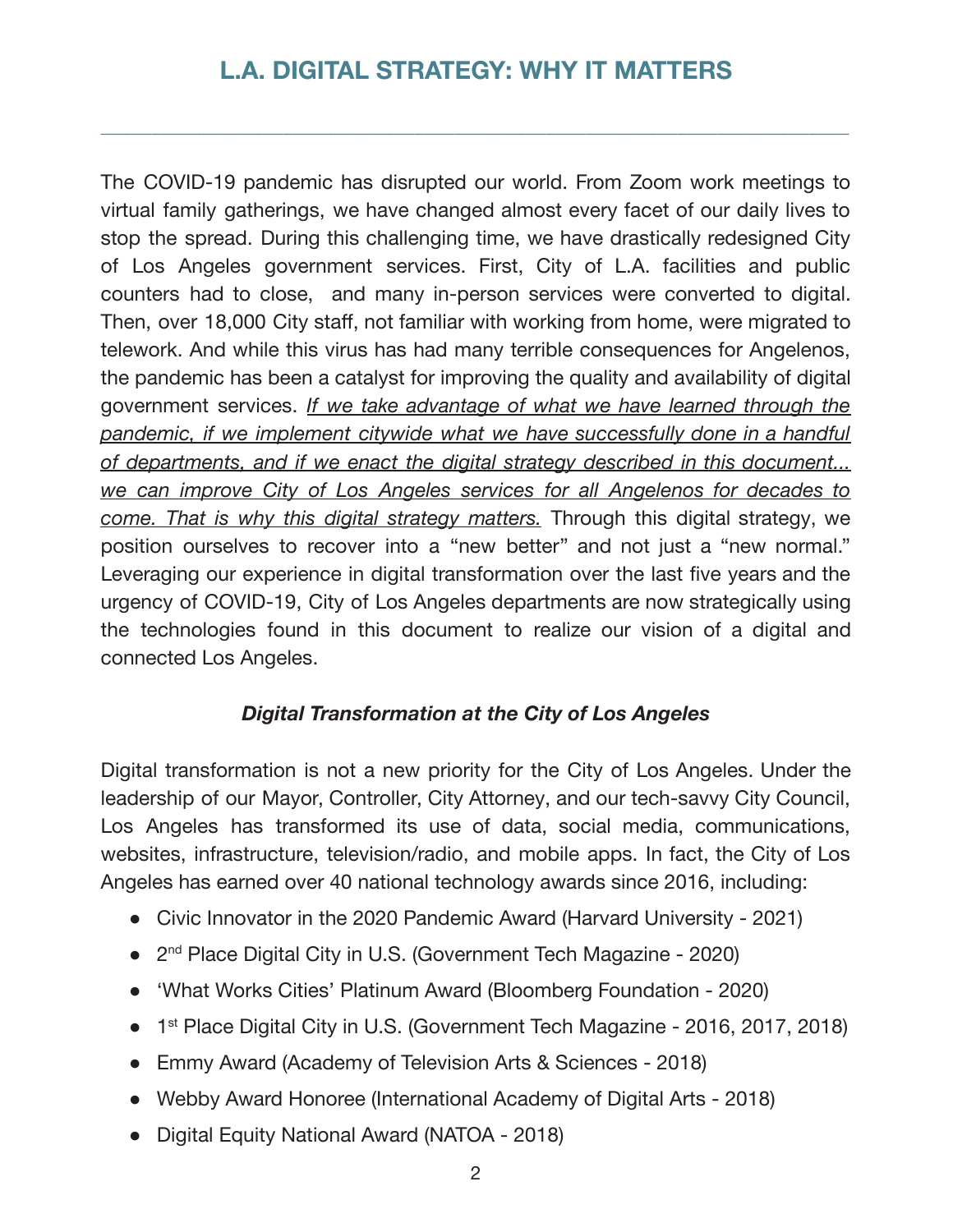City of Los Angeles technology has been featured in The Economist, Fortune Magazine, Wall Street Journal, Wired Magazine, a16z Summit, Harvard University, Rutgers University, and multiple government trade publications. However, the COVID-19 pandemic has uniquely increased the demand for "contactless" government services. So, our accomplishments of the past must be re-examined in light of the "new normal" and anticipated needs in the future. In other words, it doesn't matter where the City of Los Angeles was in our digital journey when COVID-19 started, the City of Los Angeles must now rapidly advance its digital services roadmap in this increasingly online world. Hence, the Information Technology Agency (ITA) and other City of Los Angeles departments came together in Fall 2020 through our Information Technology Policy Committee (ITPC) to re-think our digital services and establish an updated digital strategy of key technologies that enable City of L.A. services to be online, full-featured, and easy to use.



#### *A New Better, Not a New Normal*

\*Based on Gartner 'Leading in Disruptive Crisis'

The challenges presented by the COVID-19 pandemic grant us an unprecedented opportunity to create a "new better", not just a "new normal" for online services for the public. In 2020, the Office of Mayor Eric Garcetti formalized this concept under Executive Directive #29 (Contactless & People Centered City Initiative), under which City of Los Angeles departments must "facilitate remote, digital interactions during and after the pandemic -- saving people time, money, and frustration, while improving public health, accessibility, and convenience." Taking on this challenge, the Information Technology Agency facilitated a comprehensive exercise for all City of Los Angeles departments through the citywide Information Technology Policy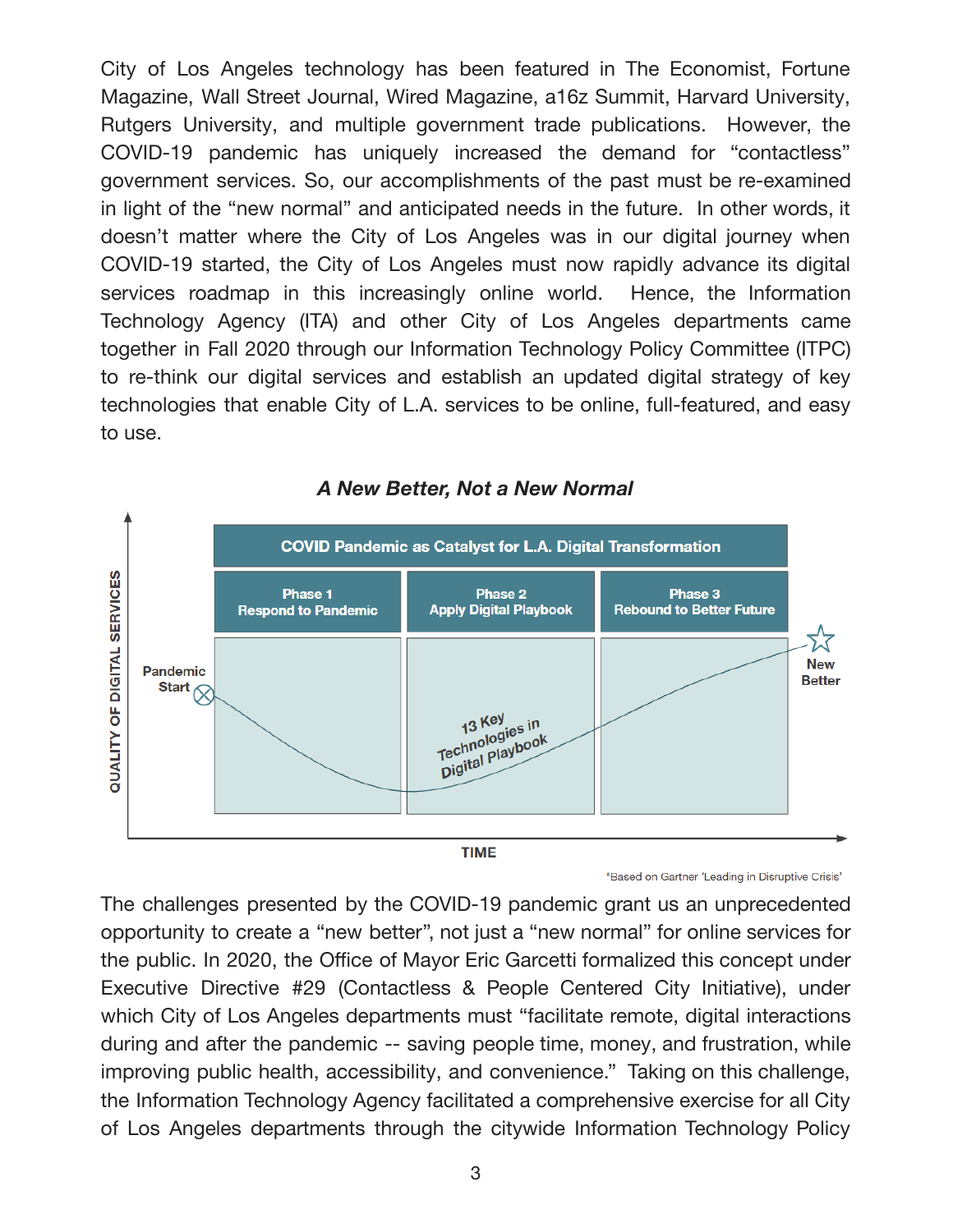Committee (ITPC). The challenge was simple: review all department services that were paused or reduced by COVID-19 and identify methods to digitize and restore them. *After b b bb b b b bb b b b two months of reviewing 97 different City of Los Angeles services impacted by COVID-19, the citywide ITPC team identified 13 key technologies that, if implemented, would dramatically improve how residents and businesses digitally* **engage L.A. City government.** Those 13 technologies were adopted as a digital *playbook and incorporated into this digital strategy, which greatly impacts the residents of Los Angeles.* 

# *Building a Digital, Contactless City of the Future*

In our experience, building a digital city requires focus on two key goals:

- 1. Digitizing Our Government Workforce
- 2. Digitizing City Department Services for Angelenos

First, the digital IQ of our government workforce (employees and elected officials) has a direct impact on the quality and innovation of services delivered to the public. Elected offices and City of L.A. employees are charged with planning, implementing, and improving the services that they provide to the public. So, an effective, tech-savvy workforce will directly result in better digital services for the public. This digital strategy incorporates concrete actions to improve the digital IQ of our government workforce.

Second, the quality and availability of City of Los Angeles department digital services provided to the public must be improved during and after the COVID-19 pandemic. All forty-three (43) City of Los Angeles departments, from the Department of Aging (A) to the Zoo  $(Z)$ , are responsible to provide digital services that are easy-to-use, full featured, and engaging for Angelenos.

The following digital strategy details the methods and tools being used by the City of Los Angeles to improve digital services during the COVID-19 pandemic and beyond.

Ted Ross General Manager and CIO City of Los Angeles, Information Technology Agency

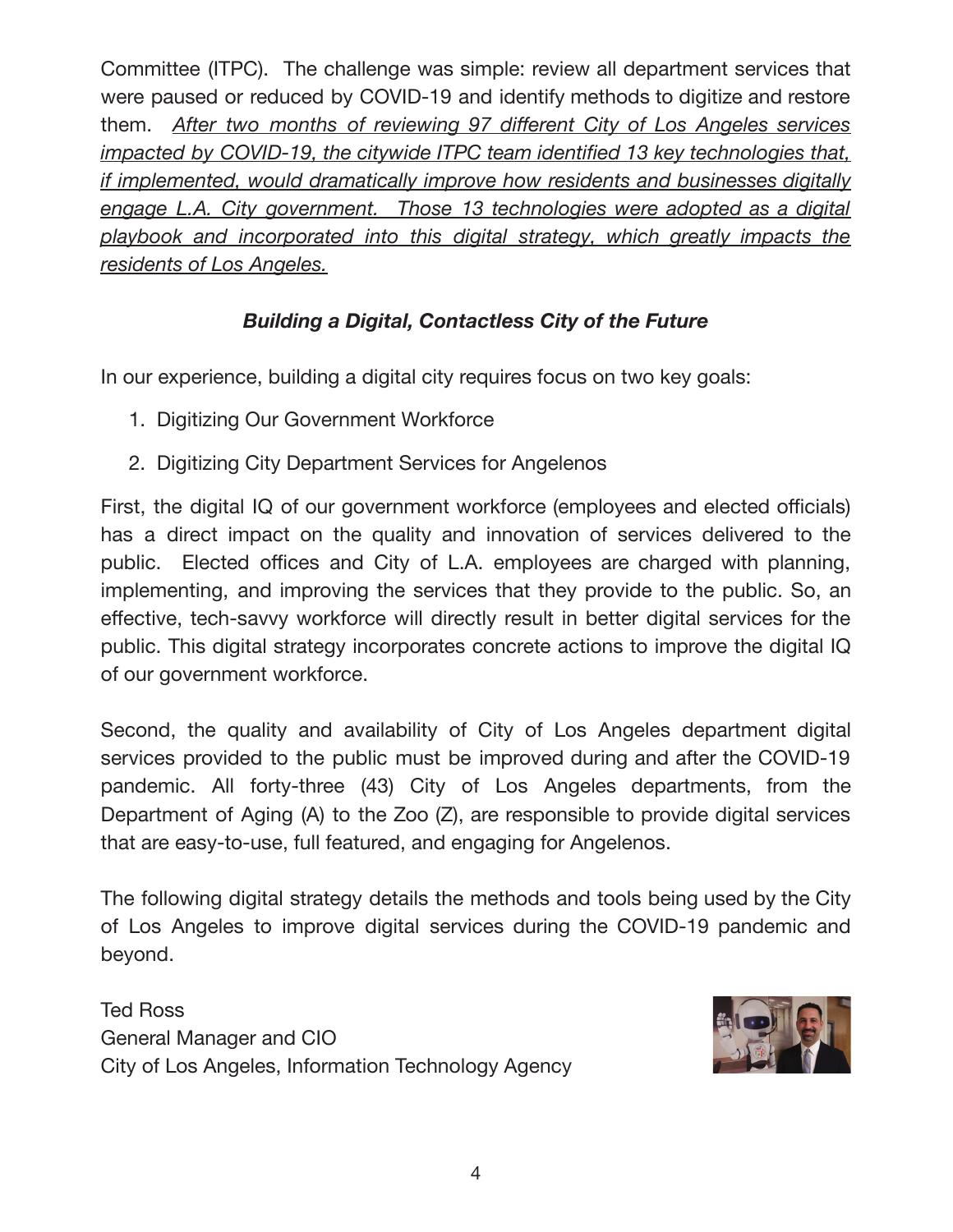# **OUR DIGITAL PLAYBOOK**

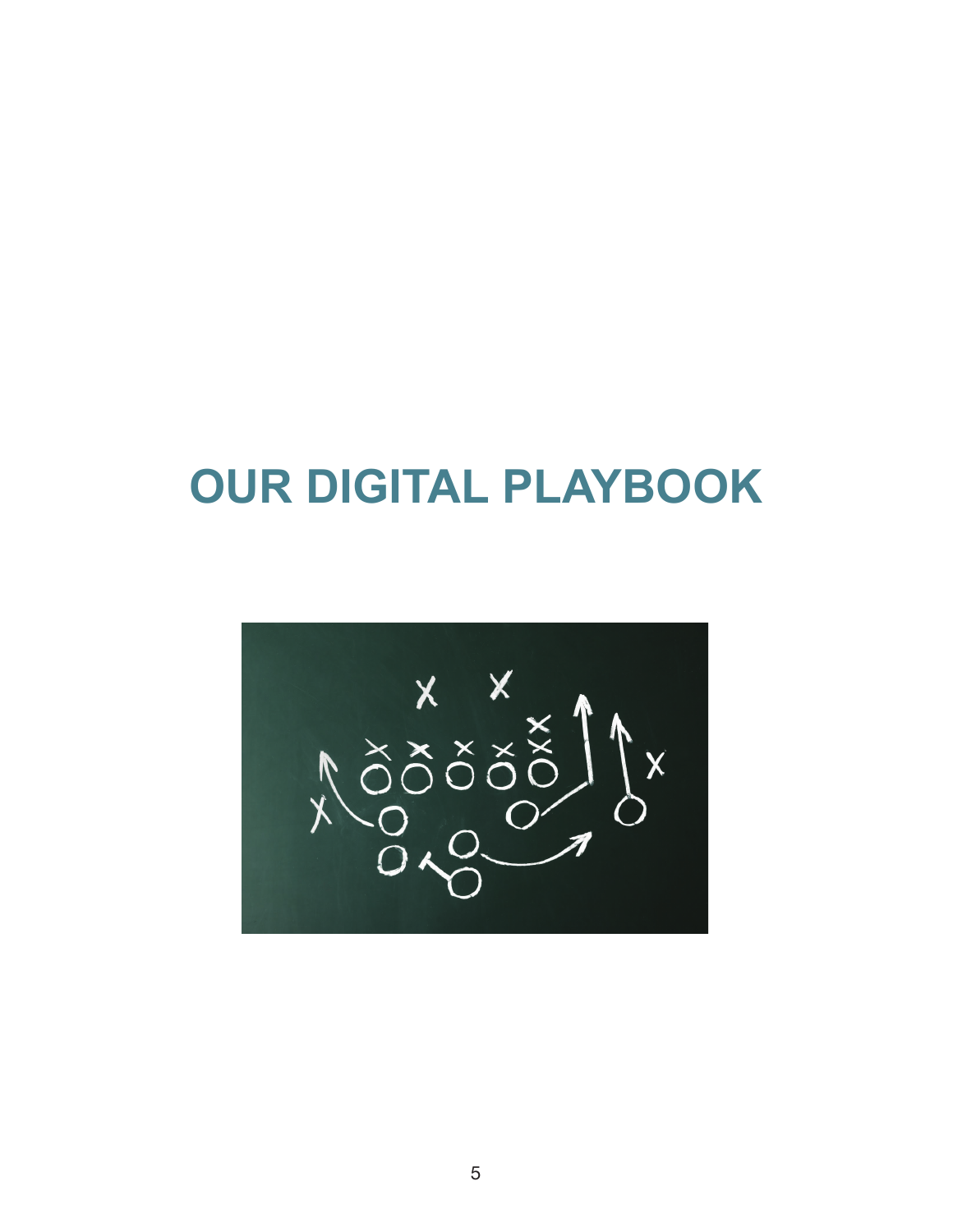# **DIGITIZING OUR GOVERNMENT WORKFORCE**

\_\_\_\_\_\_\_\_\_\_\_\_\_\_\_\_\_\_\_\_\_\_\_\_\_\_\_\_\_\_\_\_\_\_\_\_\_\_\_\_\_\_\_\_\_\_\_\_\_\_\_\_\_\_\_\_\_\_\_\_\_\_\_\_\_\_\_\_\_\_\_\_\_\_

On March 19, 2020, Information Technology (IT) staff at the City of Los Angeles heroically began the process of migrating 18,000+ traditional City of Los Angeles employees into teleworking due to the COVID-19 Safer at Home order from Mayor Eric Garcetti. Immediately, it was essential for the City of Los Angeles to continue delivering critical police, fire, ambulance, elected governance, sanitation, transportation, public works, and COVID response services. Within two days, over 12,000 employees were configured and ready to access all of their office software, apps, and shared drives from the safety of their homes. Within ten more days, the remainder of the 18,000+ employees were accessing City systems securely from home computers, tablets, and smartphones. This once-in-a-career feat was the combined effort of the Information Technology Agency (ITA) and many talented IT staff across various City departments. However, as impressive an achievement as this was, this mass migration to teleworking was necessarily makeshift.

As technology teams stabilized the first tools and processes of the exodus of City employees to teleworking in 2020, it has become apparent that in the year 2021 it is necessary to build a permanent foundation for a long-term, effective digital government workforce. This new workforce will be expected to provide high-quality services anytime, anywhere with a complete suite of secure and capable digital tools from office collaboration to basic data analysis and website development. The establishment of these new "anytime, anywhere" digital capabilities for the City of Los Angeles workforce is particularly important in light of the impact it will have on service levels during the current COVID-19 pandemic and beyond. While we lived in a Digital Age and Digital Economy before the COVID-19 pandemic, this digital transformation has exponentially increased across all segments of society. These new digital expectations demand an effective government workforce that can keep pace with society and deliver the digital access needed for a top-tier city like Los Angeles.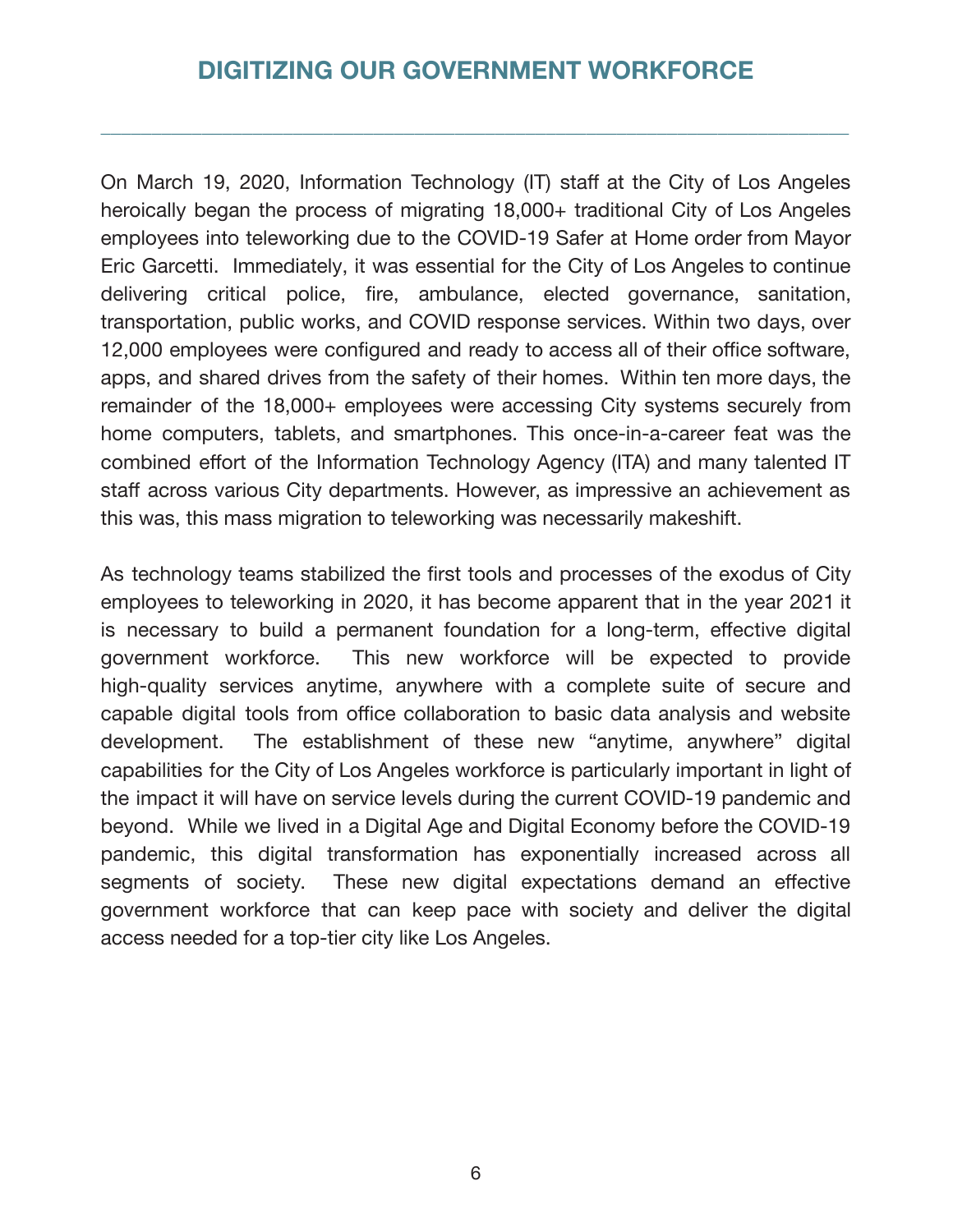#### *The Importance of an Anytime, Anywhere Government Workforce*

An effective digital government begins with an effective digital workforce. The benefits of a digital workforce are many:

- 1. Empowered A digital workforce has easy access to information and data where they need it and when they need it. This access empowers them to make informed decisions to perform their work.
- 2. Efficient Digital tools greatly improve the productivity and efficiency of workers that use them. This is not just in their productivity, but also in their ability to assist when needed (e.g. a 3-1-1 Call Center operator can contribute an hour of overtime from home if the Call Center becomes flooded with constituent requests).
- 3. Connected & Accessible A digital workforce has a multitude of tools to communicate and connect with each other and the public. From traditional telephone calls that can be made or received at any location to text, email, chat, and video conferencing.
- 4. Capable and Modern A digital workforce uses modern, innovative tools that can perform government services that were previously unavailable.
- 5. Sustainable A digital workforce can telework, thereby, reducing traffic on the roads and pollution in the air.
- 6. Cost Effective Historically, the technology investments made in a digital workforce reduce waste and translate into a multi-fold return on investment.
- 7. Morale A digital workforce affords work-life balance for City of Los Angeles employees who juggle work, family, and other commitments.
- 8. Resilient A digital workforce is much more resilient to natural disasters and emergencies. With highly resilient Cloud computing, cellular communications, satellite connectivity, and portable computing devices (tablets, smartphones), a modern workforce can quickly re-establish its operations during an emergency. Whether a localized disaster (fire in building) or widespread event (major earthquake), a digital workforce is highly adaptable and the best method for providing the public with the necessary services needed for recovery.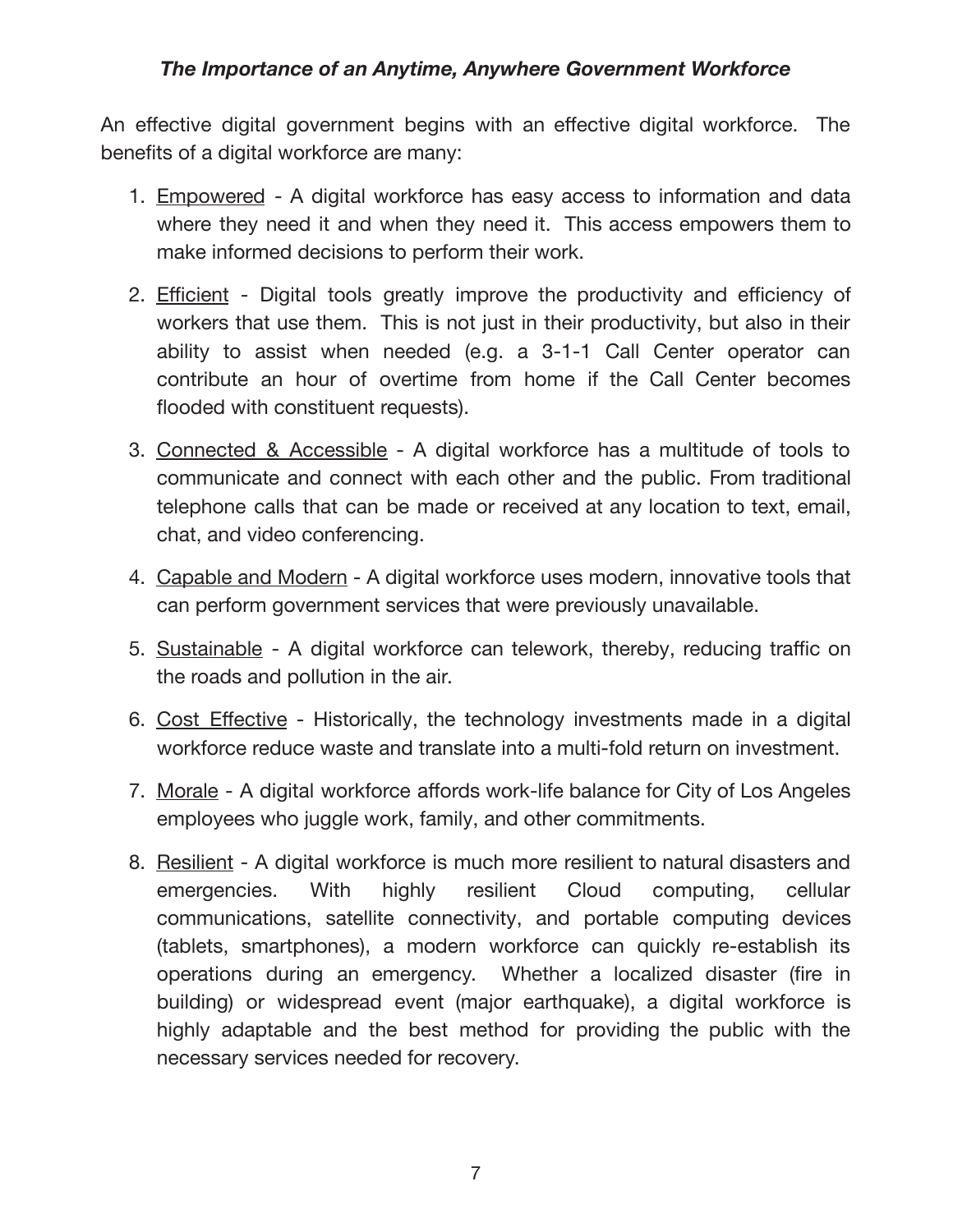### *Teleworking 2.0: Tools for a Modern, Digital Workforce*

The following are the key tools, training, and timelines for elevating City of Los Angeles employees to be a modern, digital workforce:

# **Upgrading Google Workspace to Empower 22,000 Employees** -Coming March 2021-

There is nothing more personal for the office worker than their email, calendar, and office productivity tools. Beginning March 2021, the Information Technology Agency (ITA) will be substantially improving these tools and teleworking capabilities by upgrading all users from the previous minimal "basic" level to the comprehensive "enterprise" Google suite. These new tools will now include:

- Unlimited Google Drive and Email storage
- Real-time document collaboration with non-Google users
- Google Meet video conferencing for up to 250 attendees, with breakout rooms, meeting recording, and closed captioning in non-English languages.
- Team drives that are easily shared across users (important for teleworkers)
- Multi-factor authentication and data loss prevention security features
- Unified search across Gmail, Chat, Calendar, Contacts, Drive, Docs, etc.

# **Preparing Managers with 'Best Practices for Supervising Teleworkers' bb** -Coming June 2021-

One key question emerged as a result of the mass migration to telework: How will teleworkers be supervised to ensure they have the support and oversight they need when working from home? Unlike many private sector companies, the City of Los Angeles does not have a historical culture of telework. The City of Los Angeles had less than 30 teleworkers in February 2020. In March 2020, the COVID-19 pandemic necessitated the migration of 12,000 employees to telework, with a total of 18,000+ teleworkers soon after.

To improve the supervision and experience of teleworkers, the Information Technology Agency will work with the Information Technology Policy Committee to publish 'Best Practices for Supervising Teleworkers' by June 2021. These guidelines will include lessons learned over the last year, including how to establish goals, give feedback, and conduct contactless performance evaluations.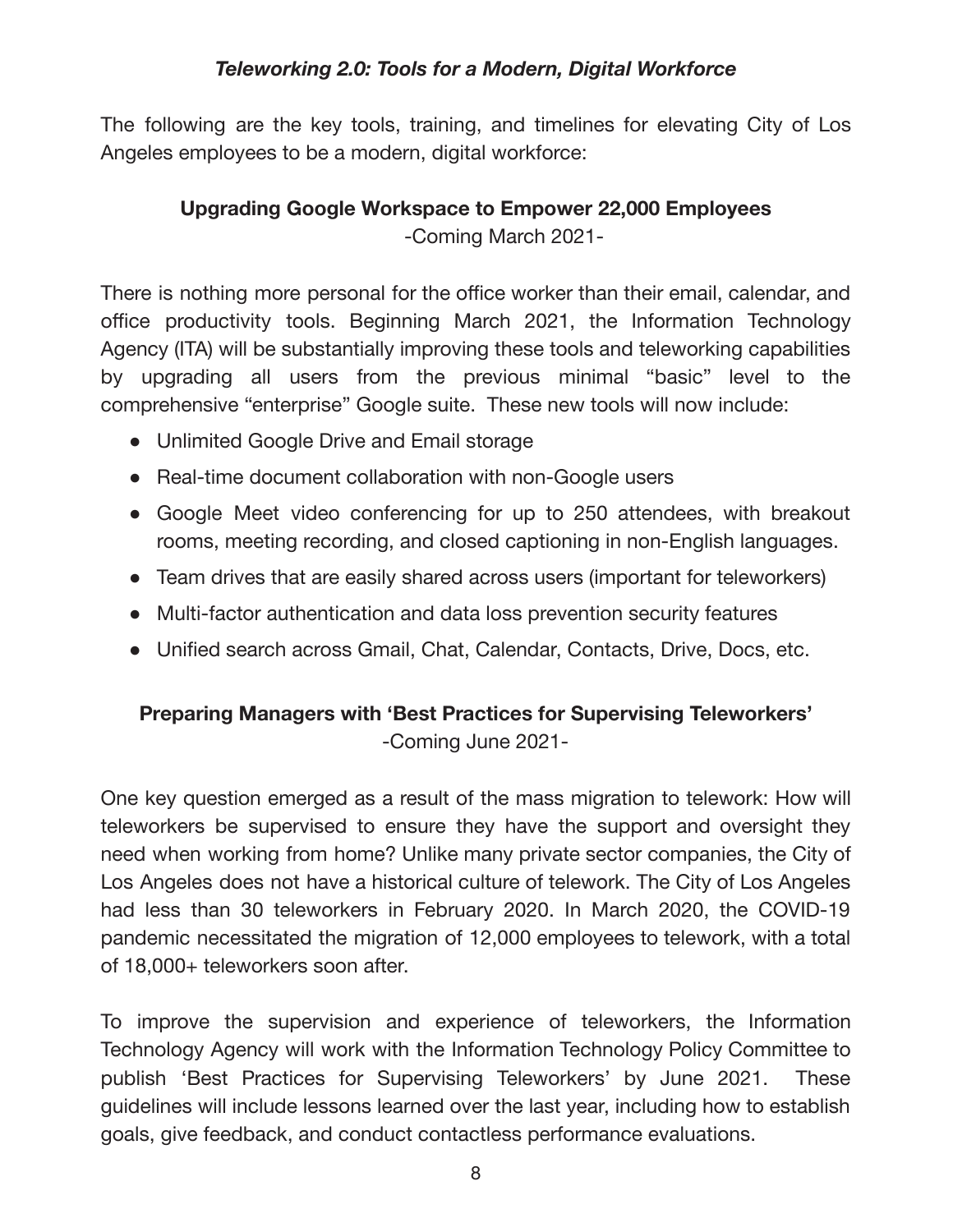# **Raising Employee Digital IQ Through Virtual Training**

-Coming June 2021-

A modern, digital workforce requires more than just sophisticated technology tools. The workforce requires knowledge and understanding in the tools available to them and enhanced skill sets in modern work trends (e.g. data analysis, cybersecurity, etc.). To increase the digital IQ of City of Los Angeles employees, the Information Technology Agency will provide virtual training (aka "ITA Office Hours") for an additional 4,000 City of Los Angeles employees in intermediate and advanced office productivity techniques, Google Workspace, data analysis and visualization, cyber security, and more, by June 2021.

# **Equipping 18,000 Teleworkers with an Improved Telework Platform bb**

- Coming September 2021-

Fully implemented within two days of the COVID-19 stay at home order, the Connect2LACity platform provides teleworkers with comprehensive access to City of Los Angeles apps, shared drives, and office computers. Today, over 18,000 teleworkers have this platform to access critical tools in the performance of their work. However, to enable the long-term productivity and capabilities of LA City teleworkers, the Information Technology Agency will enhance and launch a Connect2LACity 2.0 platform by September 2021, which will add the following capabilities to this critical resource:

- Expanded 'LA City Apps' portal with department-specific apps, allowing quick access without requiring full remote access or excessive network use.
- Seamless multi-device access via desktop computer, laptop computer, Android tablet or smartphone, Apple tablet or smartphone, or Chromebook.
- Access to specific user shared drives through the online portal
- Increased digitization of department processes for teleworkers

# **Connecting 6,000 Employees with Smartphones (Mobile Worker Program)** -December 2021-

In 2018, the City of Los Angeles began the process of replacing traditional landline phones with smartphones (aka Mobile Worker Program). The benefits are many: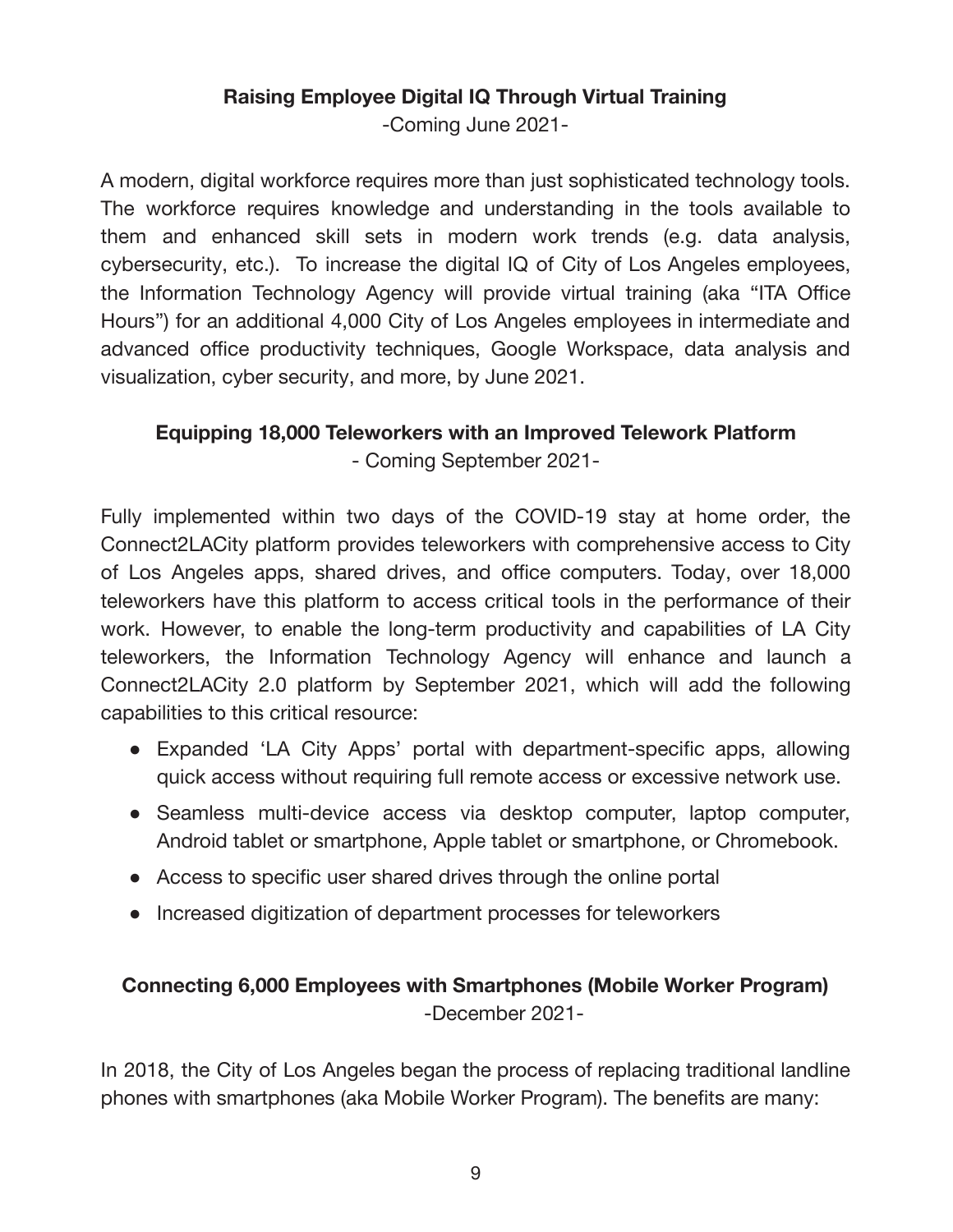- Smartphones offer more ways to communicate (call, text, email, chat, video)
- Smartphones empower access to information where and when you need it
- Smartphones improve emergency communications and disaster recovery
- Smartphones save taxpayer money (\$7 Million less than VoIP desk phones)
- Smartphones help recruitment of younger workforce (Millennials and Gen Z)

These benefits were multiplied under the COVID-19 pandemic as  $18,000+$ employees transitioned to teleworking. While traditional landline phones remained in the offices with no employees around to answer them (at a cost of \$6 million a year), mobile workers brought their smartphones home with them, providing voice communications, messaging, and even WiFi hotspots to teleworkers when needed.

By December 2021, the ITA plans to convert another 1,800 employee desk phones to smartphones, reaching a total of 6,000 mobile workers across the City of Los Angeles, with more to come as funded through the City budget process.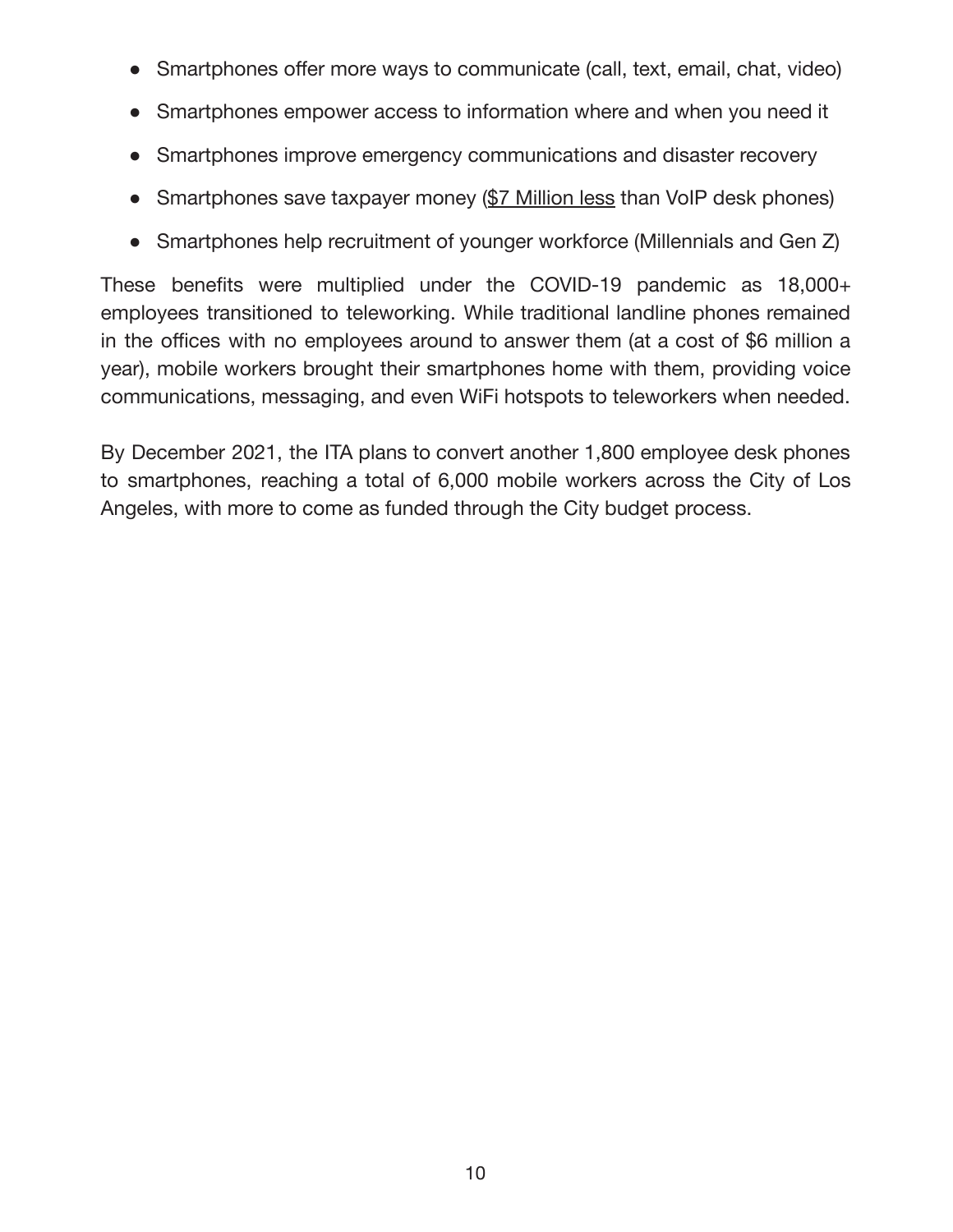\_\_\_\_\_\_\_\_\_\_\_\_\_\_\_\_\_\_\_\_\_\_\_\_\_\_\_\_\_\_\_\_\_\_\_\_\_\_\_\_\_\_\_\_\_\_\_\_\_\_\_\_\_\_\_\_\_\_\_\_\_\_\_\_\_\_\_\_\_\_\_\_\_\_

Digital services are the apps, websites, and other public facing technologies used by the public to access City information, request City services, or simply engage their government. Digital Services are highly visible and tangible for our residents, businesses, and visitors. In the beginning, residents had to visit a City of Los Angeles facility to get information or request a public service. With the integration of the telephone, they could then make a call to submit a request or get information. Next, web sites allowed easy online access from a computer, as long as government made these services digital and accessible. Smartphone apps made these capabilities available anytime, anywhere, on a device that more than 80% of Americans own. Digital assistants, like Apple Siri and Amazon Alexa, provide even more advanced methods of engagement with our public.

The benefits of digital services are many, they: make City of Los Angeles *services much more accessible to Angelenos, greatly improve customer experience, streamline processes and operations, reduce cost, drive data-driven decisions, and foster an ongoing culture of innovation.* Regardless of which consumer technology is prevalent, the mandate is clear. City of Los Angeles services and information need to be readily accessible in a digital format, whether residents are accessing them through a computer, tablet, smartphone, digital assistant (Apple Siri, Google Home), or some other future platform.

#### *Contactless Government*

In August 2020, Mayor Eric Garcetti instructed City departments to implement "contactless" government services under Executive Directive #29. In support of this effort, the Information Technology Agency (ITA) worked in partnership with other City departments to perform an intensive exercise to identify services that were paused due to the COVID-19 pandemic, and then work together to identify digital solutions for re-opening each of these services. Using the results of this citywide exercise, the cross-department Information Technology Policy Committee (ITPC) identified the common issues encountered by departments and the key technologies that would digitize government services or greatly improve the digital experience of Angelenos.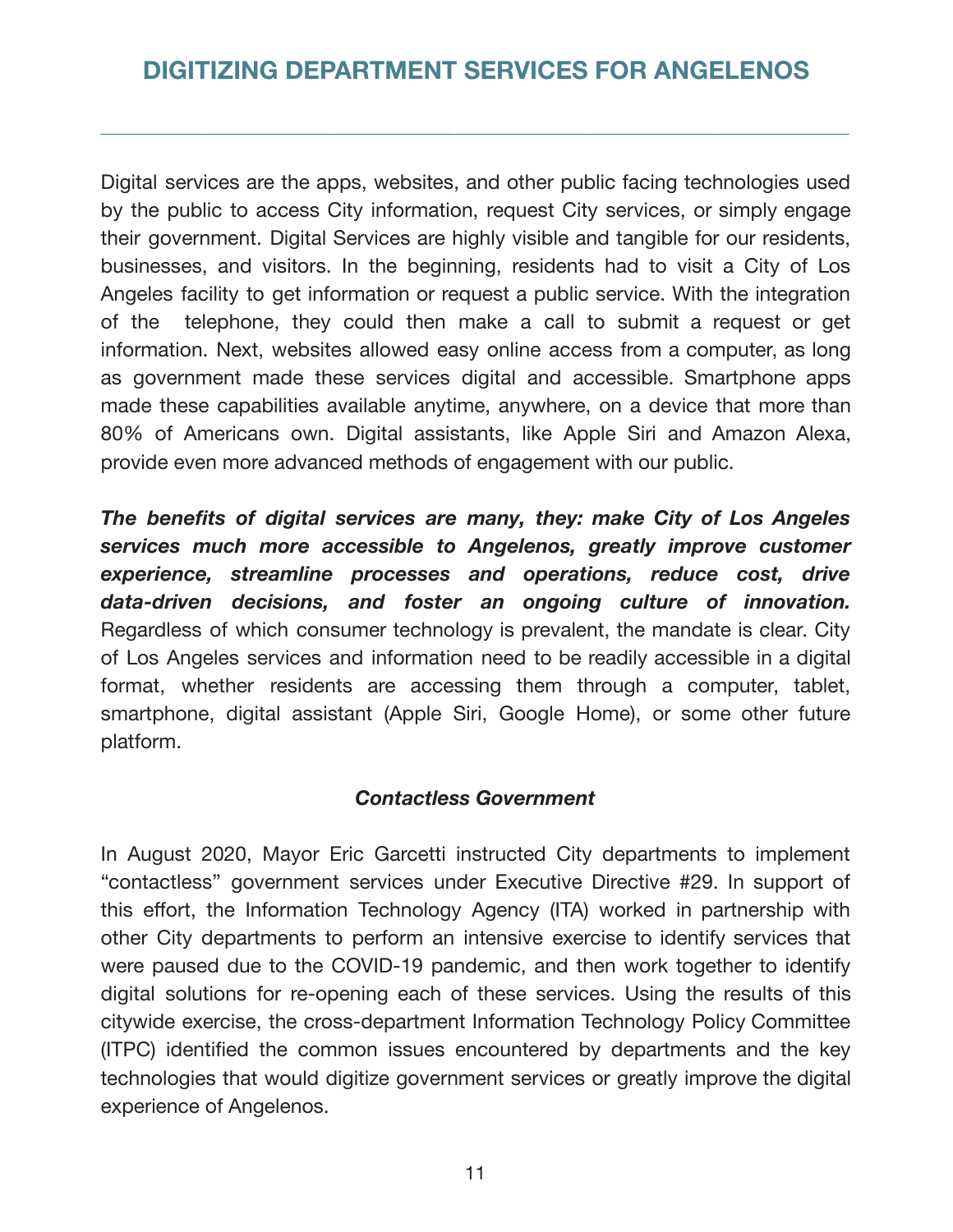The *following are the 13 identified technologies identified by the City of Los* Angeles Information Technology Policy Committee (ITPC) that will greatly *improve digital services across City of Los Angeles departments during COVID-19 recovery and beyond.* 

The technologies listed below will have a substantial beneficial impact on the quality of City of Los Angeles digital services and resident engagement. These digital technologies are classified into three categories based on their effect:

- 1. Digitizing Paper-Based Processes
- 2. Maximizing User Experience
- 3. Improving Department Capacity & Efficiency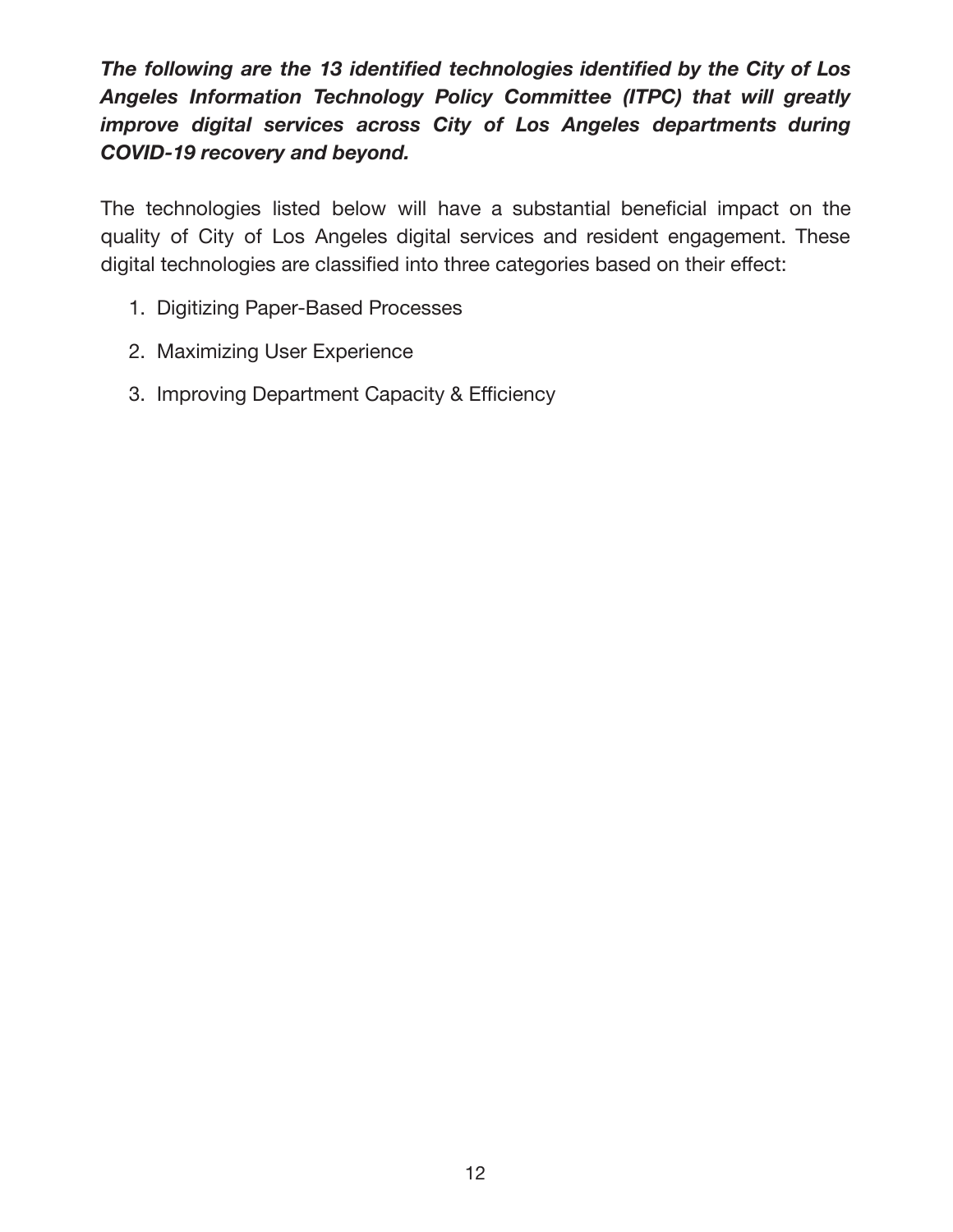\_\_\_\_\_\_\_\_\_\_\_\_\_\_\_\_\_\_\_\_\_\_\_\_\_\_\_\_\_\_\_\_\_\_\_\_\_\_\_\_\_\_\_\_\_\_\_\_\_\_\_\_\_\_\_\_\_\_\_\_\_\_\_\_\_\_\_\_\_\_\_\_\_\_

# **#1 - Digitizing Services Through Modern Websites**

#### **What are Modern, Engaging Websites?**

Engaging websites use modern technologies (e.g. HTML5 and CSS) in a mobile responsive format (web pages dynamically optimizes whether you are using computer, tablet, or smartphones) with a focus on user experience and "inbound website" design (relevant and personalized content with Call to Actions and integrated marketing channels). Of course, this is a mouthful of terms that can sound like technology buzzwords. But, why should a City department convert their existing physical processes into online, engaging websites?

#### **Why Implementing Modern, Engaging Websites is Important?**

The primary digital method for the public to interact with a City department is through a website. Through websites, the public consumes information, submits questions, requests services, etc. A modern, engaging website provides a POWERFUL platform for performing these functions. A modern, engaging website provides the following benefits:

- Available 24/7 and highly accessible for the vast majority of constituents
- Reduces hassle and COVID-19 risk of constituents visiting your buildings
- Broadcasts department services to constituents not already familiar with you
- Cost effective for departments to launch and maintain
- Reduces requests and strain on department human resources
- Provides insight about your services (popular services, missing services, etc)
- Your website enables innovations (integrate social media, chatbots, Siri, etc)

| <b>Before Modern Website</b>                                                                    | <b>After Modern Website</b>                                                       |
|-------------------------------------------------------------------------------------------------|-----------------------------------------------------------------------------------|
| User needs to make appointment and visit<br>City building to get information, submit<br>request | User goes online 24/7 to get information or<br>submit a request                   |
| Departments spend money on low-value<br>outcomes (rent, parking, in-person staff)               | Departments invest money in high-value<br>outcomes (outreach, data for decisions) |
| Innovation is unavailable to constituents                                                       | New technology can be leveraged                                                   |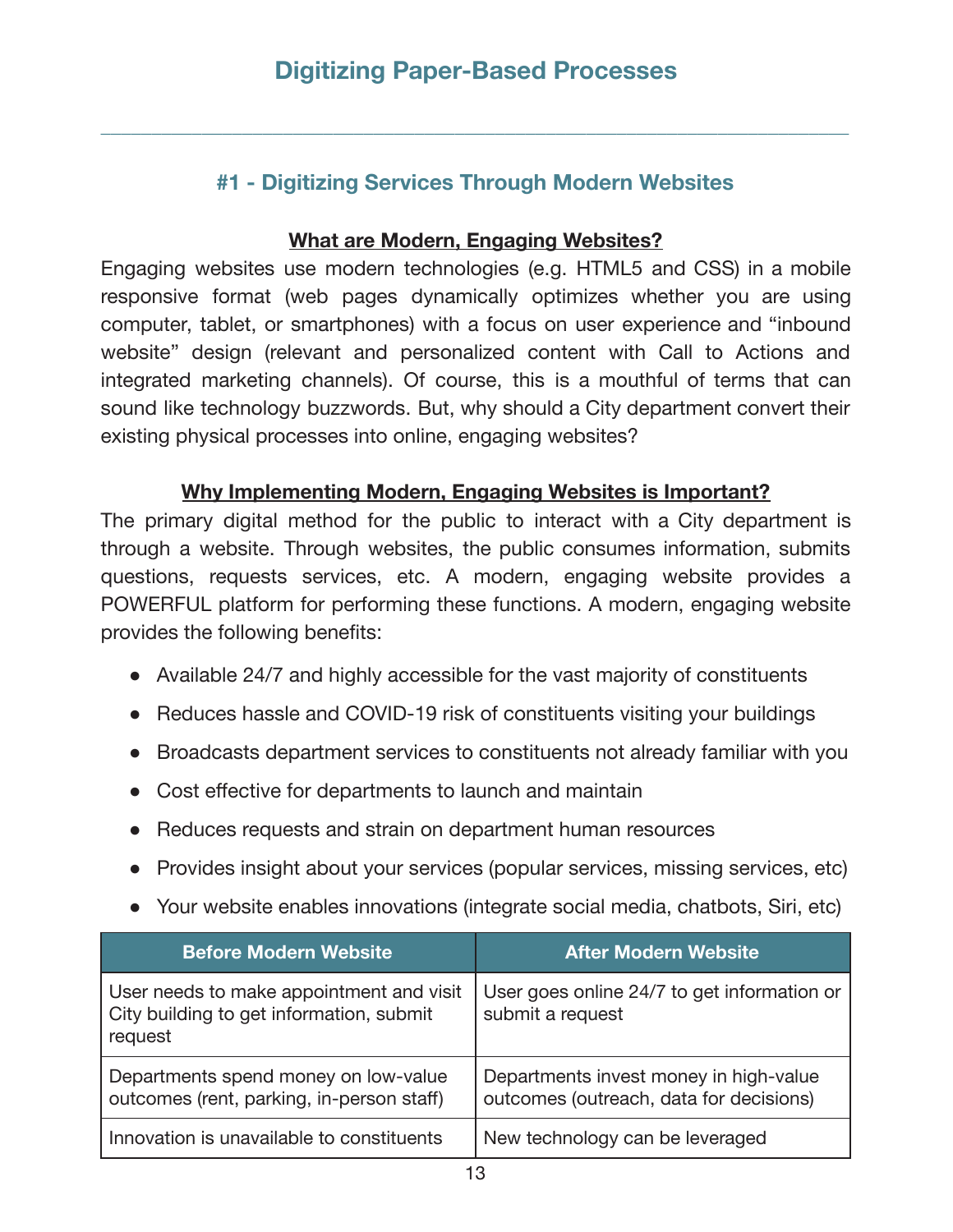# **How to Implement Modern, Engaging Websites**

Building a modern, engaging website starts with an understanding of your department's operations and what you are working to digitize.

- Use Google Sites and Forms for basic website needs (publishing information to constituents, receiving requests, linking to other websites, etc). GetConnectedLosAngeles.lacity.org is a great example of what you can do with a good Google site.
- Use the Drupal content management solution and host it in Amazon Web Services Cloud for intermediate and advanced website needs (publishing information, complex forms, embed content from other websites, embedding social media, calendaring, embedding CRM, embedding video, etc).
- Use Acquia contract to establish an advanced Drupal website hosted in the Cloud, using Acquia's value-added services that make hosting and development easier. The Information Technology Agency has an existing contract with Acquia for professional services and website hosting.
- To be fully accessible and compliant with Section 508 of the American with Disabilities Act, your website needs to comply with key provisions. The ITA Web Services team can provide you guidelines and compliance tools.
- City of Los Angeles websites should adhere to the City of Los Angeles Style Guide (https://styleguide.lacity.org), which includes web design standards, including the Navigation Bar ("nav bar") at the top, so users have ease of navigation and can take assurance it is an authorized City of LA website.

#### **Who to Contact with Questions About Making a Modern Website**

Please contact ITA Web Services via SNow ticket if you have questions regarding digitizing processes with a modern website (https://snow.lacity.org/SNOW/quick ticket).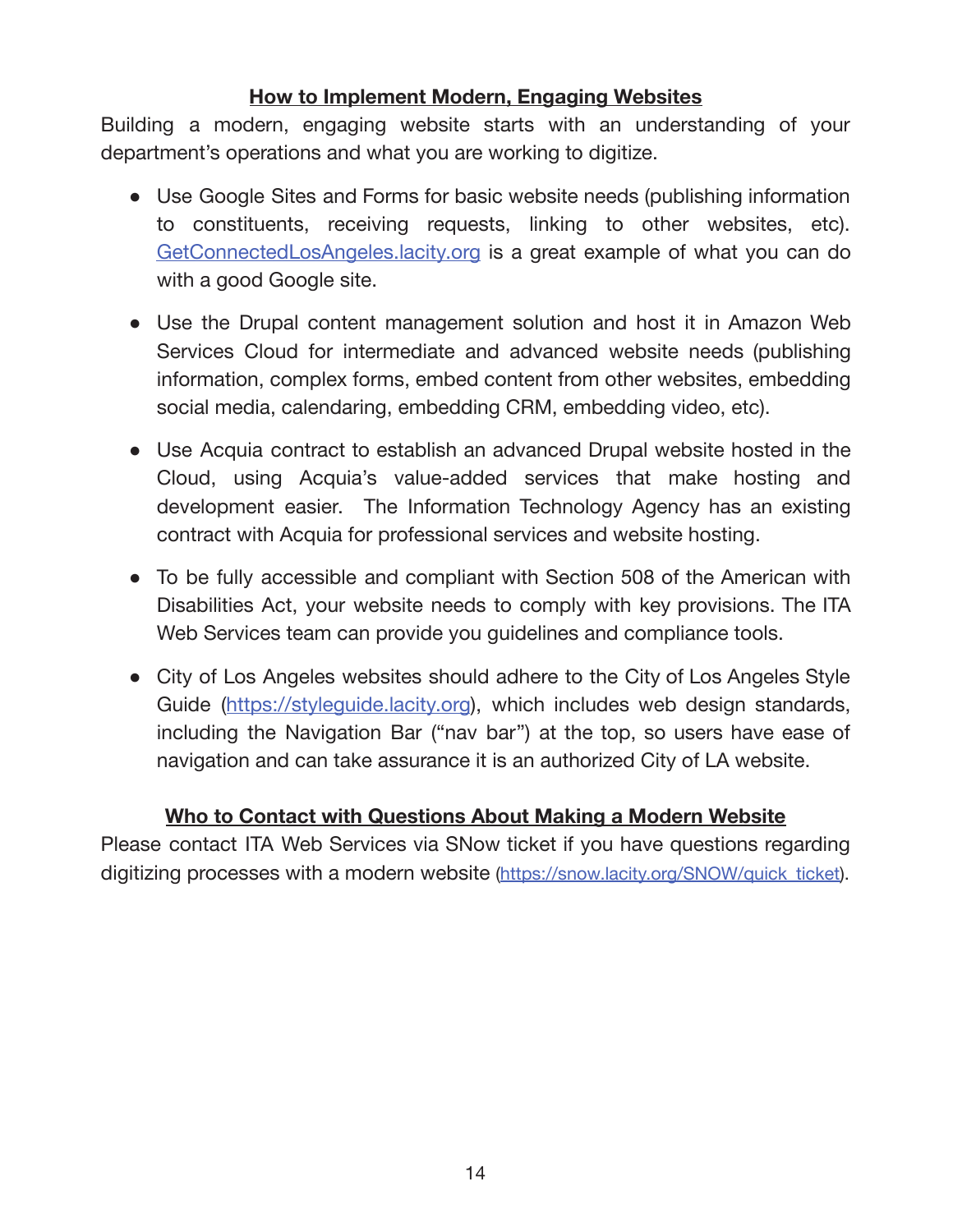# **#2 - Next-Level Service with Case & Customer Management Systems**

#### **What is a Case or Customer Relationship Management System?**

Customer Relationship Management (CRM) and Case Management systems are digital systems used to intake a request ("case"), assign to City resources, and assist in the resolution of the request. While the City of Los Angeles has various prominent CRM (e.g. MyLA311 or LADWP Billing System), too many existing government services are manual/paper-based and in need of a lightweight, streamlined CRM solution.

#### **Why is Implementing Case Management or CRM Systems Important?**

Without Case or CRM systems, constituents are required to call or visit a City building to make requests, often providing the same information repeatedly. To find the status of their request, a City employee must gain physical possession of a case file and spend valuable time providing a simple update that can be automated. A well implemented Case or CRM system provides the following benefits:

- Simplified online intake for constituents
- Personalized and "contactless" interactions for constituents
- Automated case status and constituent updates on progress
- Electronic workflow with efficient collaboration ("work management")
- Digital records are less expensive and necessary for data-driven decision making (i.e. "if you can't measure it, you can't manage it")
- Resilient to natural disaster and allows remote access for teleworkers

| <b>Before Case Management System</b>                                         | <b>After Case Management System</b>                                                                |
|------------------------------------------------------------------------------|----------------------------------------------------------------------------------------------------|
| Constituent calls are assigned via email or<br>spreadsheet and may get lost. | Calls are logged into the CRM, get<br>assigned to a staff member, and tracked<br>with CRM reports. |
| Constituents must reach City staff to                                        | Constituents can submit their requests                                                             |
| request a service or submit a complaint.                                     | completely online without using staff time.                                                        |
| Constituents must call or visit City staff to                                | Constituents can check the status of their                                                         |
| find out the status of their request or                                      | request online or receive updates by SMS                                                           |
| complaint.                                                                   | text.                                                                                              |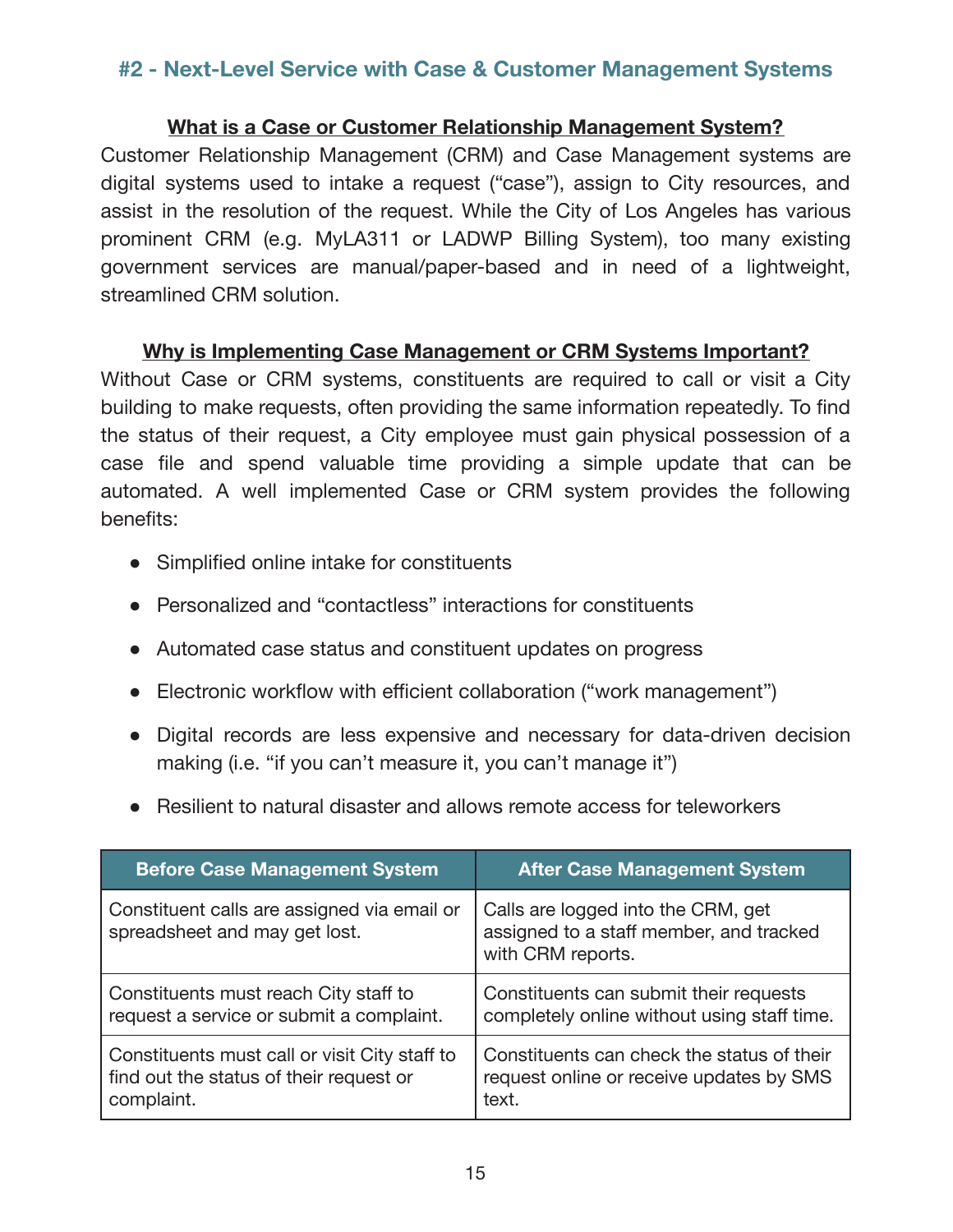# **How to Implement a Case Management or CRM System**

Case Management or Customer Relationship Management (CRM) systems are software packages that must be well planned and implemented to be successful. To implement a Case Management or CRM system, City of LA departments must perform the following:

- 1. Document the needs of the system and the types of customers that would use it. Find answers to the following questions (this will help determine the right software):
	- a. Accessibility Are the customers internal (employees) or external (constituents).
	- b. Sizing Expected user count (both internal City users and external constituents). Affects pricing.
	- c. Capabilities What features do you need and which do you want
	- d. Data Sharing What other systems or tools must the CRM integrate with and is there an existing system that data would need to migrate from
	- e. Sustainability Who will maintain the system
- 2. Compare these system requirements with existing City of Los Angeles CRM contracts, such as ServiceNow, Salesforce, and Microsoft Dynamics CRM. They each have their own strengths and weaknesses.
- 3. Obtain in-house staffing or professional services to build and configure the software. Be sure to consider usability, City of LA cybersecurity standards, training, marketing, etc. Focus groups that represent the users are a powerful tool to building effective software. Be sure to test the software well before deploying it.
- 4. Maintain your software. Even though Cloud vendors perform the "plumbing" of the system, your staff or contractors will still need to make periodic system configuration changes, build reports, clean data, etc.

# **Who to Contact with Case Management or CRM Questions**

Please contact the ITA Help Desk via SNow ticket if you have questions regarding Case Management or CRM systems (https://snow.lacity.org/SNOW/quick\_ticket).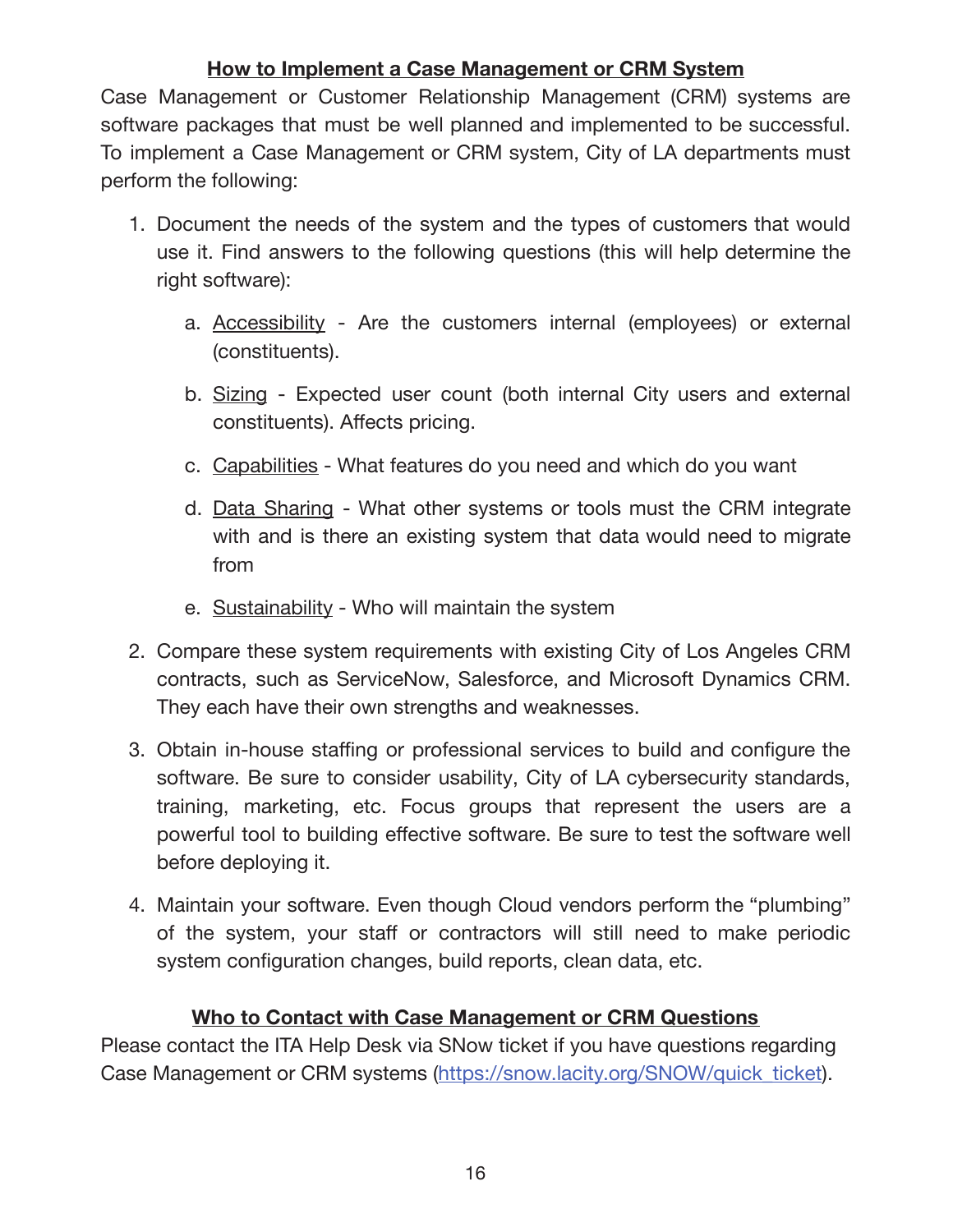# **#3 - Contactless Contracts Through Electronic Signatures**

#### **What is E-signature?**

Electronic signatures (e-signature) are an electronic process that indicates acceptance of an agreement or record. E-Signatures allow departments to accept a digital, not handwritten, signature as a legally binding acceptance of an agreement and then store the signature in a database for recordkeeping. E-signatures are codified in the Electronic Signatures in Global and National Commerce (ESIGN) Act and Uniform Electronic Transactions Act (UETA). E-signatures have the same legal status as handwritten signatures across the United States. E-signatures are already used across many business processes at the City of Los Angeles.

#### **Why is Implementing E-signature Important?**

E-signatures are fundamental to digital and "contactless" government services. Without e-signature, a City of Los Angeles department is limited in the services they can provide to residents or businesses, as various use cases will require a formal signature process along certain checkpoints (e.g. sign-off on a permit). A well implemented e-signature platform provides the following benefits:

- Faster signature processes (immediate transmission or acceptance)
- Better customer experience for anytime, anywhere sign-off
- "Contactless" and COVID-19 safe
- Promotes digital, simplified business processes
- Enhanced security to ensure the proper entity is signing
- Integrates with electronic workflow for signature routing
- Paperless and more environmentally sustainable
- Secure signature storage with recovery in case of natural disaster
- Less cost than physical wet-signature processes

| <b>Before E-signature</b>                                                                   | <b>After E-Signature</b>                                   |
|---------------------------------------------------------------------------------------------|------------------------------------------------------------|
| Constituents must receive mail or visit<br>offices to sign City contracts and<br>agreements | Constituents can immediately receive and<br>sign digitally |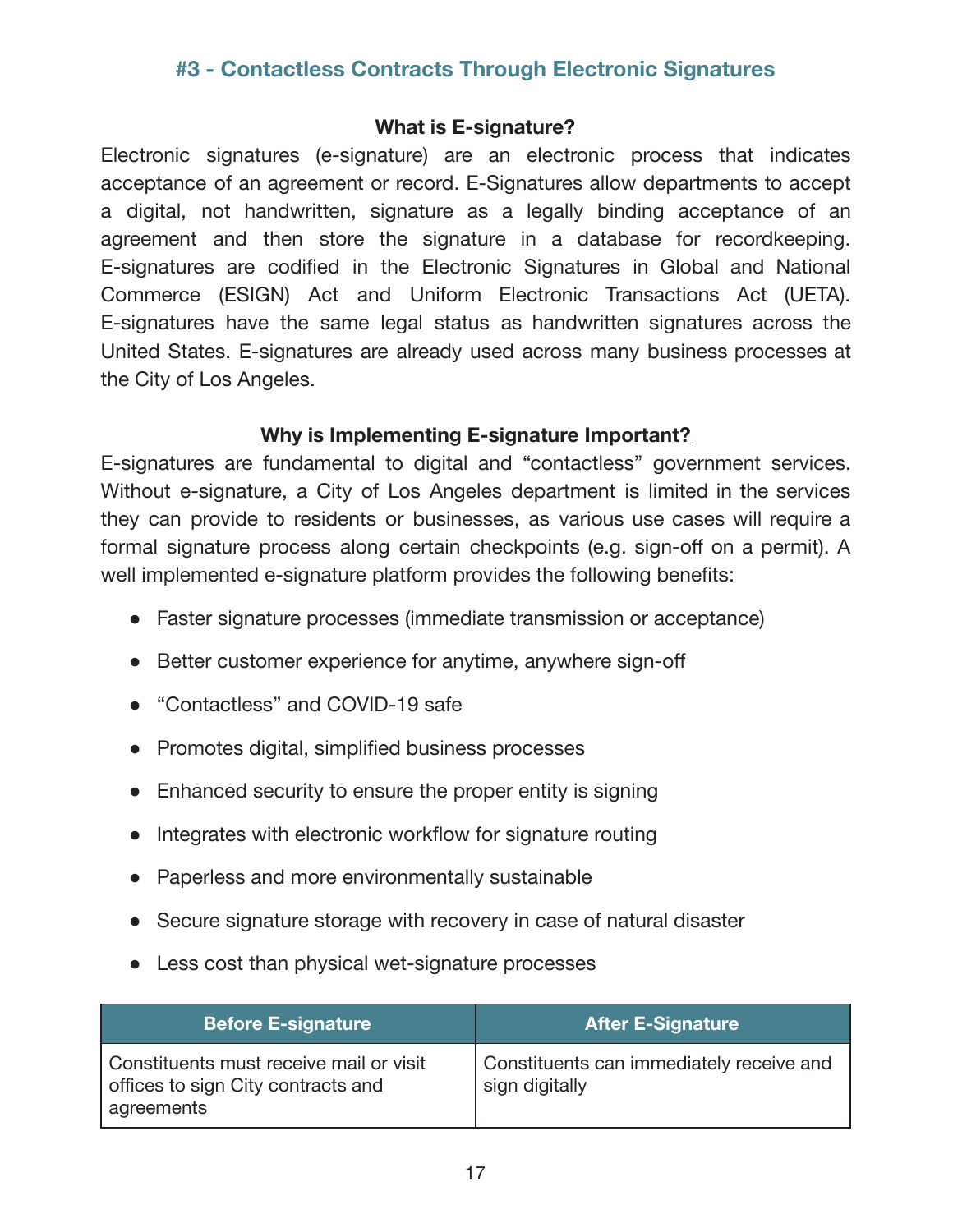| Department staff must physically route<br>documents for signatures            | Department staff immediately get notified<br>via email that a document is awaiting their<br>review |
|-------------------------------------------------------------------------------|----------------------------------------------------------------------------------------------------|
| Physical documents must be securely<br>stored in case of litigation or review | E-signatures are securely stored digitally<br>and easily retrievable for litigation or<br>review   |

# **How to Implement E-signature**

A citywide and cost effective e-signature contract with Adobe Sign has been established by the Information Technology Agency. To implement e-signature, you will need to perform the following:

- 1. Document the existing paper workflow that you would be collecting digital signatures for. Consider the start of the process and where it concludes.
- 2. Confirm that Adobe Sign (e-signature platform) will fulfill your requirements or if your business process is so complex that you require a full Customer Relationship Management system.
- 3. Contact ITA-eSign team via SNow about purchasing a license and receiving training.
- 4. Configure Adobe Sign for e-signatures and test workflow before launching to public.
- 5. Be sure you comply with ESIGN Act requirements (these are often already included with the e-signature platform):
	- a. Intent to sign & opt-out clause (user must demonstrate intent to sign)
	- b. Parties must consent to do business electronically
	- c. Signature attribution (audit trail of who signed)
	- d. Association of signature with the document
	- e. Record retention requirements

#### **Who to Contact with E-signature Questions**

Please contact the ITA eSign team via SNow ticket if you have questions regarding e-signature (https://snow.lacity.org/snow/esignlicensing).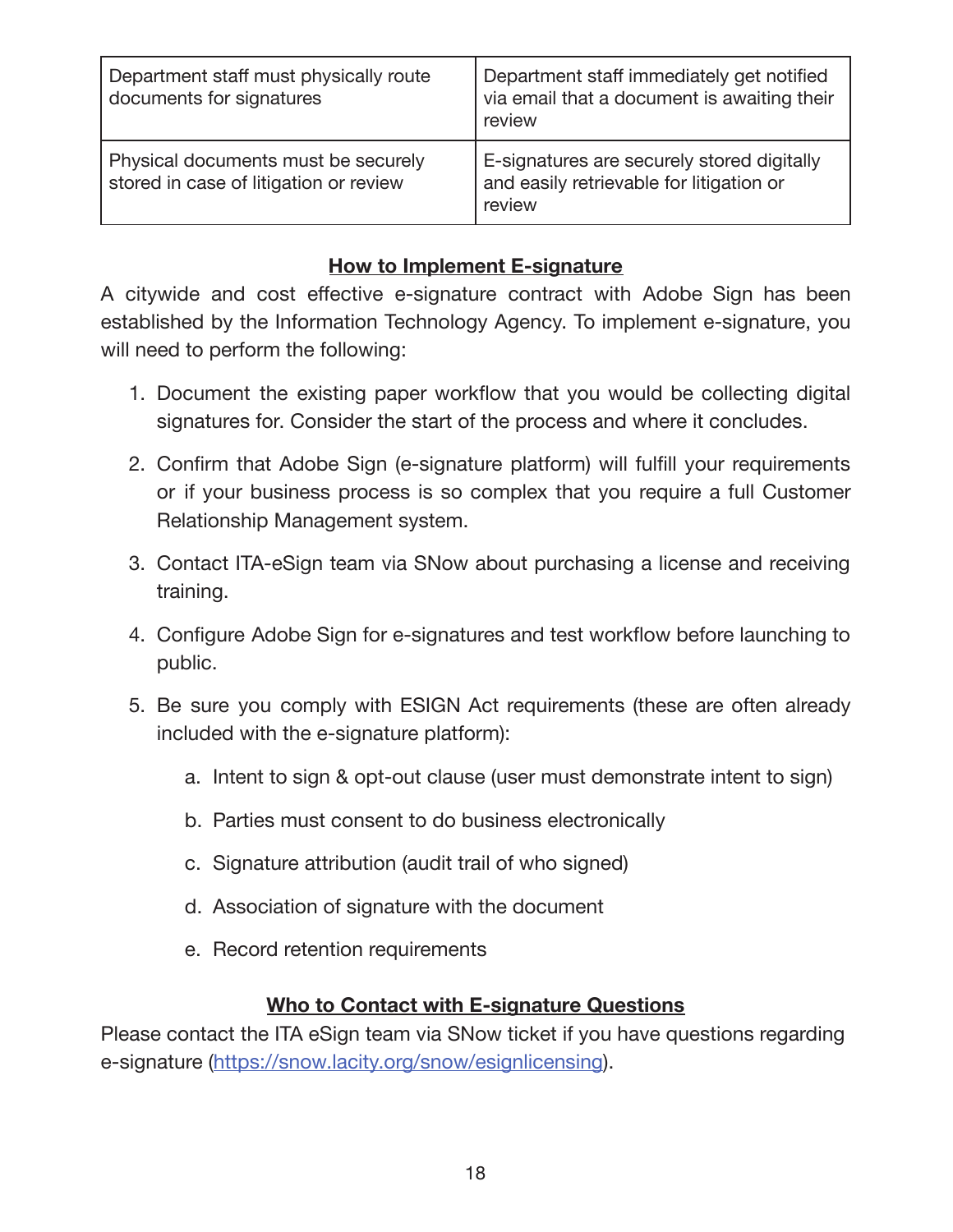# **#4 - Public Engagement via Virtual Meetings, Counters & Hearings**

#### **What are Virtual Meetings, Service Counters, and Hearings?**

Virtual meetings, service counters, and hearings are digital methods to engage and service the public. Through the use of video conferencing, the public can connect with City employees or elected officials to get information or make requests.

#### **Why is Implementing Virtual Meetings or Service Counters Important?**

Online web sites and forms are powerful tools for receiving constituent requests. However, some complex constituent requests (e.g. permits) require assistance from a City employee above and beyond a website form. A virtual meeting or service counter allows one-on-one assistance during the submission process to ensure that the requests are properly completed and submitted. In addition, our elected officials and commissioners hold virtual public meetings to perform City business with transparency and engage L.A. constituents. These virtual meetings enable widespread attendance and "contactless" interactions during the COVID-19 pandemic. Virtual meetings and service counters provide the following benefits:

- "Contactless" engagement with L.A. residents or businesses
- One-on-one interactions to answer questions and assist complex requests
- Reduced frustration for constituents
- Reduce department costs to maintain physical facilities, parking, utilities, etc

| <b>Before Virtual Meetings &amp; Counters</b> | <b>After Virtual Meetings &amp; Counters</b> |
|-----------------------------------------------|----------------------------------------------|
| Constituents must physically travel to City   | Constituents stay in safety of home and      |
| facility for in-person meetings               | attend electronically                        |
| City departments must pay for offices,        | City departments can invest in staff         |
| furniture, waiting rooms, and utilities       | training and better virtual experience       |

#### **How to Implement Virtual Meetings & Service Counters**

The City of Los Angeles uses Zoom for Government for virtual meetings and Google Meet for service counters. Please refer to ITA's 'Procedures for Virtual Public Meetings' for detailed setup procedures.

#### **Who to Contact with Virtual Meetings & Service Counter Questions**

Please contact the ITA Help Desk via SNow ticket if you have questions regarding virtual meetings or service counters (https://snow.lacity.org/SNOW/quick\_ticket).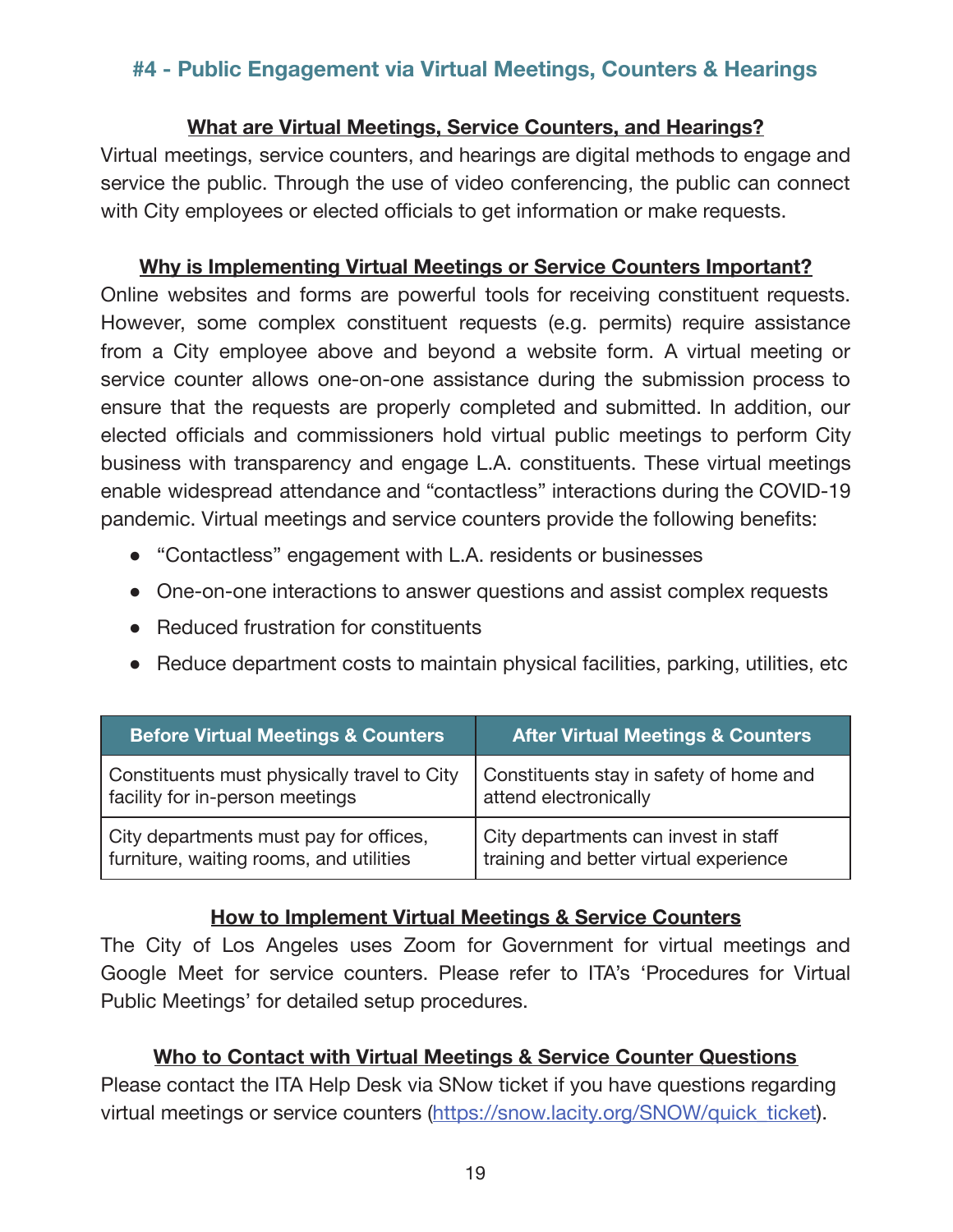# **#5 - Paying Bills Online with the L.A. City Payment Portal**

#### **What is an Online Payment Portal?**

An online payment portal is a payment gateway to allow electronic payments through a website. Using this portal, a City app can securely receive digital payments without having to store the payment details (e.g. credit cards) in the app.

#### **Why is Implementing the City's Online Payment Portal Important?**

The ITA online payment portal is an important tool for receiving online payments. This portal simplifies the receipt of digital payments and protects City departments from having to comply with complex federal Payment Card Interface (PCI) requirements. Implementation of the Payment Portal provides these benefits:

- Allows easy-to-use online "contactless" payments for services, fees, or fines
- Reduces workload and cost for City department IT staff
- Ensure cybersecurity of online payment process
- Eliminates City department need to comply with complex PCI requirements

| <b>Before Online Payment Portal</b>          | <b>After Online Payment Portal</b>         |
|----------------------------------------------|--------------------------------------------|
| Constituent must visit City facility to make | Constituent can pay fee or fine securely   |
| payment for a service or fee                 | online                                     |
| City department must build payment           | City departments simply connect to         |
| processing into every app or website         | existing L.A. City Online Payment Portal   |
| City departments must comply with PCI        | ITA takes responsibility of Online Payment |
| compliance requirements or face penalties    | Portal complying with PCI compliance       |

# **How to Implement the City of LA Online Payment Portal**

The Information Technology Agency has a citywide Online Payment Portal for City departments. To implement the Payment Portal, perform the following:

- 1. Identify department systems that would (or currently) take e-payments.
- 2. Establish API (interface) between your billing system and the City's Online Payment Portal. This ensures that payments are applied to correct account. The Payment Portal will provide API specifications for your applications.
- 3. Test the API and launch into production for your constituents.

# **Who to Contact with Online Payment Portal Questions**

Please contact the ITA Help Desk via SNow ticket if you have questions regarding the City's Online Payment Portal (https://snow.lacity.org/SNOW/quick\_ticket).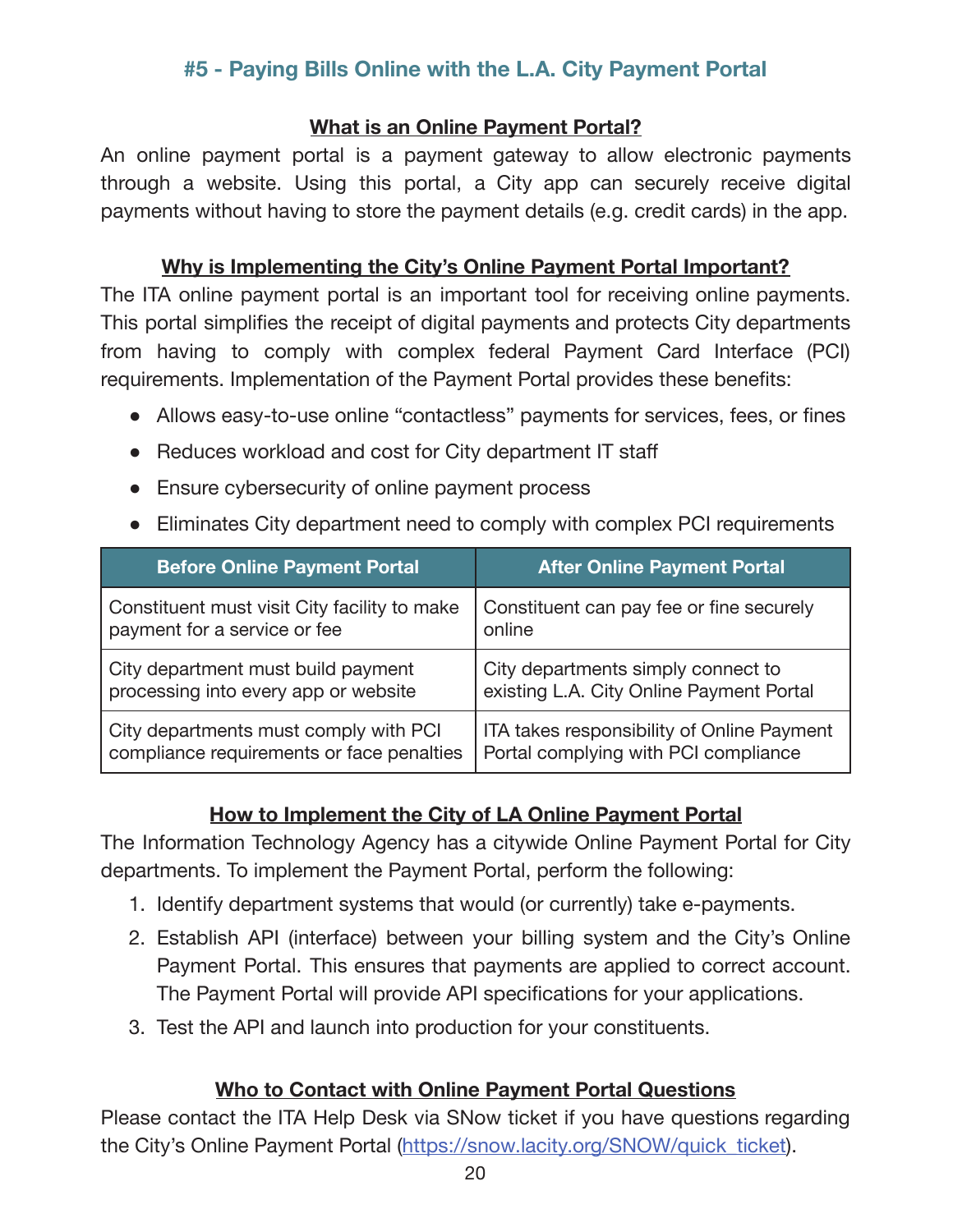**\_\_\_\_\_\_\_\_\_\_\_\_\_\_\_\_\_\_\_\_\_\_\_\_\_\_\_\_\_\_\_\_\_\_\_\_\_\_\_\_\_\_\_\_\_\_\_\_\_\_\_\_\_\_\_\_\_\_\_\_\_\_\_\_\_\_\_\_\_\_\_\_\_\_** 

The following are key technologies being implemented by City of Los Angeles departments to improve the user experience (UX) when using our digital services.

# **#6 - Easy Access to L.A. City Apps Using Angeleno Account**

#### **What is the Angeleno Account?**

Angeleno Account is a unified digital identity management (IDM) platform for the City of Los Angeles. Introduced by the Information Technology Agency, the Angeleno Account allows residents and businesses easy online access to all City of Los Angeles apps and websites through a single user ID and password (Angeleno Account).

#### **Why is Implementing the Angeleno Account Important?**

Prior to the Angeleno Account, LA City residents, businesses, and visitors were required to setup a new user account and password for each City app. This is frustrating for users, prone to security issues, expensive for City departments, and provides the City of Los Angeles with little customer information about its users and their needs. The Angeleno Account provides uniform access to City digital services and the following benefits:

- Consistent, easy-to-use login screen across all City of LA apps and websites
- Reduces user data entry (user profile can pre-populate at new login)
- Easy discovery of other City services by residents
- Less work and cost for City departments (centrally managed login screen)
- Top-tier security features with centralized security updates
- Opportunity to push tailored content to users (future)

| <b>Before Angeleno Account</b>           | <b>After Angeleno Account</b>            |
|------------------------------------------|------------------------------------------|
| Constituents had to juggle different IDs | Constituents have one Angeleno Account   |
| and passwords for each City app          | ID and password to access every City app |
| City departments had to build identity   | City departments use ITA's Angeleno      |
| systems and manage users for each app    | Account (Okta) system for access to apps |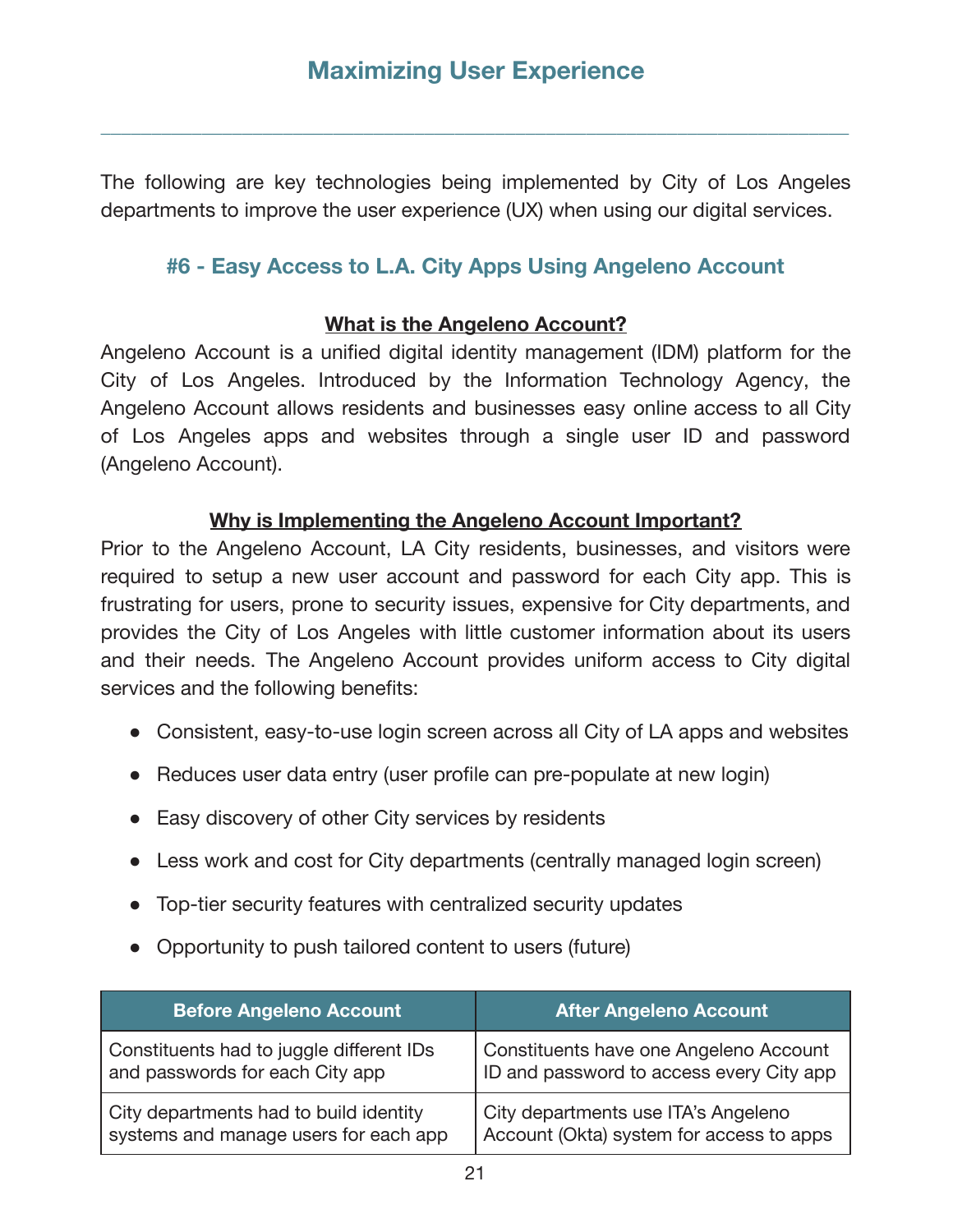#### **How to Implement the Angeleno Account**

The Angeleno Account is established and maintained by the Information Technology Agency using the Okta platform. However, to implement the Angeleno Account, City of LA departments are required to perform the following:

- 1. Sign up for a developer account: developer.okta.com
- 2. Decide on authentication method (OIDC or SAML) and user migration path
- 3. Get access from ITA to User Acceptance Testing (UAT) Okta Directory and modify your app to use the Okta directory for authentication and user information
- 4. Test and launch to your users

# **Who to Contact with Angeleno Account Questions**

Please contact the ITA-IDM team using a SNow ticket if you have questions regarding the Angeleno Account (https://snow.lacity.org/SNOW/quick\_ticket).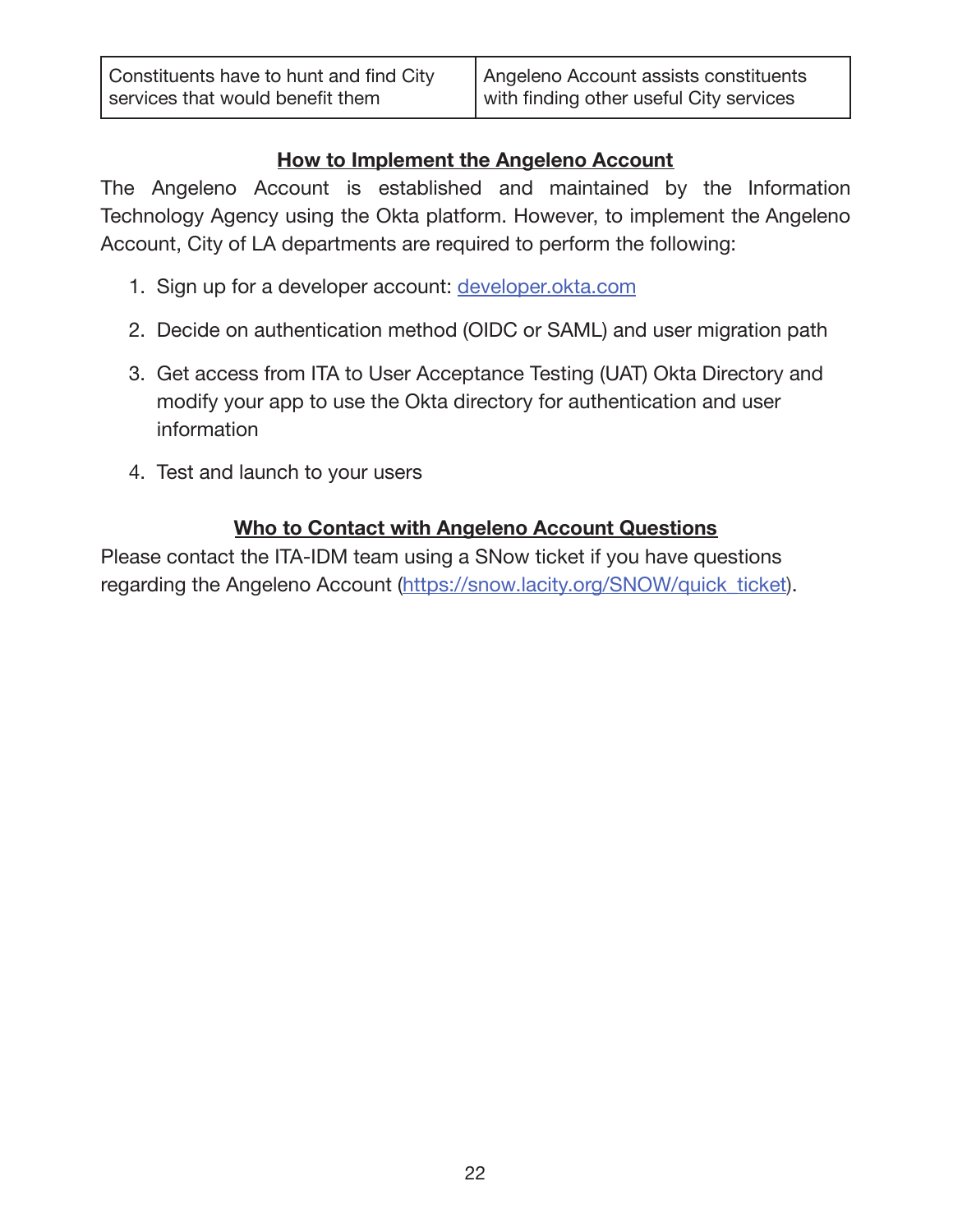# **#7 - Improve User Experience Using Net Promoter Score**

#### **What is Net Promoter Score?**

Net Promoter Score (NPS) is a survey tool used by two-thirds of Fortune 1000 companies. Using NPS, City departments ask a simple survey question to 5% of visitors on their website or call center, "How likely are you to recommend this service to a friend?" using a scale of 0 to 10 for the answers. The science behind NPS shows that customer responses can be categorized into three groups: 9 or 10 is a Promoter; a 7 or 8 is Passive; and a 0-6 is a Detractor. The NPS score is Promoters - Detractors (Passive are left out). The resulting Net Promoter Score is a number between -100 and 100.

#### **Why is Implementing Net Promoter Score (NPS) Important?**

Net Promoter Score (NPS) is an effective tool for answering a simple question... how do my constituents feel about my service? NPS is a simple, proven tool to identify how customers feel about a website, call center, app, or other digital experience. It also allows City departments to compare their results with other public or private sector organizations. Capturing a Net Promoter Score for a digital service provides the following benefits:

- Accurate gauge of constituent satisfaction with website, app, or call center
- Simple and inexpensive for City departments to use, automate, and analyze
- Can be used for any digital service (website, app, call center, etc)
- Allows comparison to other departments, governments, or private sector
- Follow-up questions for Detractors shows specific customer issues

| <b>Before Net Promoter Score</b>                                                                   | <b>After Net Promoter Score</b>                                                     |
|----------------------------------------------------------------------------------------------------|-------------------------------------------------------------------------------------|
| City departments unsure of how<br>constituents feel about their websites,<br>apps, and call center | City departments have detailed customer<br>satisfaction scores and areas to improve |
| City departments would send surveys or                                                             | City departments have real-time customer                                            |
| call customers to get customer                                                                     | satisfaction data (over time or since                                               |
| satisfaction info                                                                                  | inception)                                                                          |
| City departments would be unsure how                                                               | City departments can obtain NPS results                                             |
| their services rank compared to others                                                             | for other organizations for comparison                                              |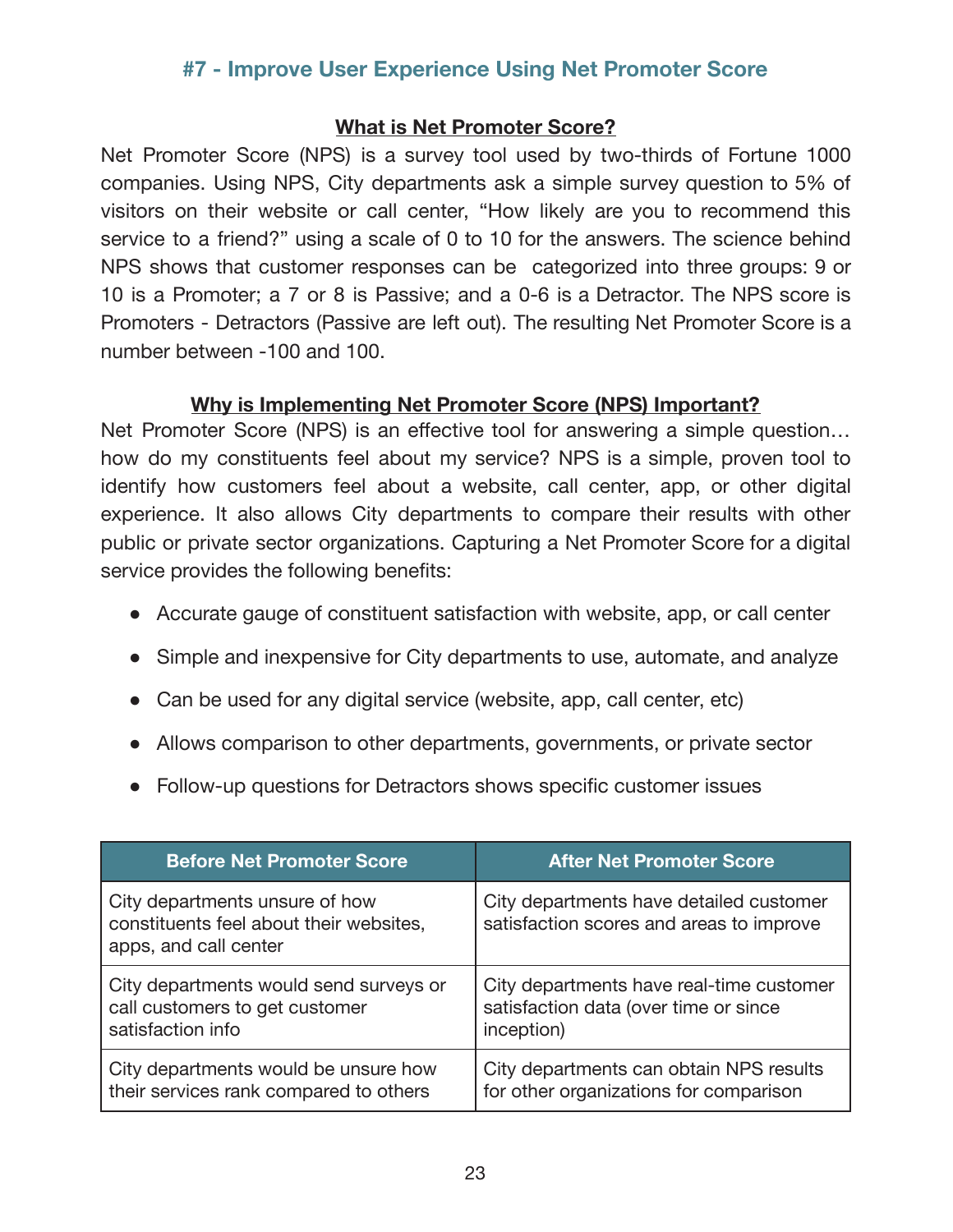#### **How to Implement Net Promoter Score (NPS)**

A citywide contract with Hotjar has been established by the Information Technology Agency. This is simple to add, like Google Analytics. Call Centers use Amazon Connect. For specific configuration details, please see contact information listed below.

# **Who to Contact with Net Promoter Score Questions**

Please contact ITA-Digital and Media Services using a SNow ticket if you have questions about Net Promoter Score (https://snow.lacity.org/SNOW/quick\_ticket).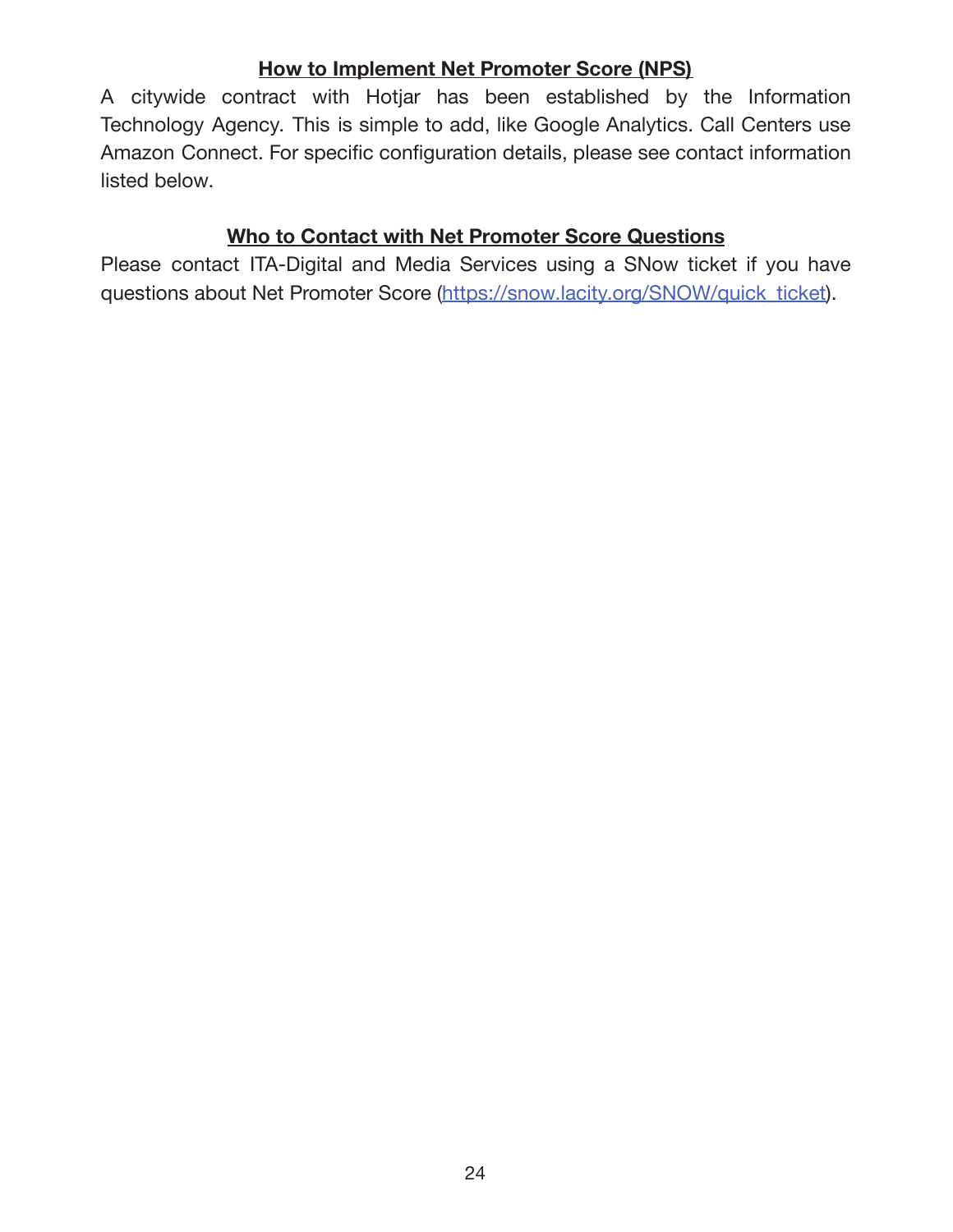# **#8 - Engage Stakeholders with Effective Social Media**

#### **What is Engaging Social Media?**

More than 72% of Americans actively use social media (Pew Research, 2019). Social Media is an interactive computer-mediated technology dedicated to facilitating community-based input, interaction, content-sharing, content-creation, and collaboration. These channels include social networking sites, weblogs (blogs, vlogs, or microblogs), podcasts, online chat sites, and forums. Popular examples include Facebook, Youtube, Twitter, Instagram, Snapchat, and TiKTok. "Engaging social media" is having a social media presence that actively interacts with and is shared by your constituents to others.

#### **Why is Engaging Residents & Businesses with Social Media Important?**

By its nature, social media is bi-directional communication that should be engaging. Social media coordinators are tasked with engaging the public, especially during times of emergency, disaster or public health crises. Engaging social media is much more useful to constituents and more viewed across the social media platform (more "eyeballs"). A well implemented social media platform provides the following benefits:

- Inexpensive platform to engage and understand your constituent's needs
- Constituents have improved perception of your department and its services
- Constituents can engage and assist your department ("crowdsourcing")
- Your department expands its influence, especially in times of emergency
- Provides valuable real-time data and sentiment about department services

| <b>Before Engaging Social Media</b>                                               | <b>After Engaging Social Media</b>                                                         |
|-----------------------------------------------------------------------------------|--------------------------------------------------------------------------------------------|
| Constituents feel disconnected from your                                          | Constituents understand, access, and                                                       |
| City department and its services                                                  | even contribute to improving your services                                                 |
| Constituents have no information or false<br>information during time of emergency | Constituents can easily find and share<br>official City information during an<br>emergency |
| City departments conduct expensive and                                            | City departments use social media                                                          |
| slow listening tours to solicit input from                                        | sentiment analysis to gain valuable                                                        |
| constituents                                                                      | real-time input                                                                            |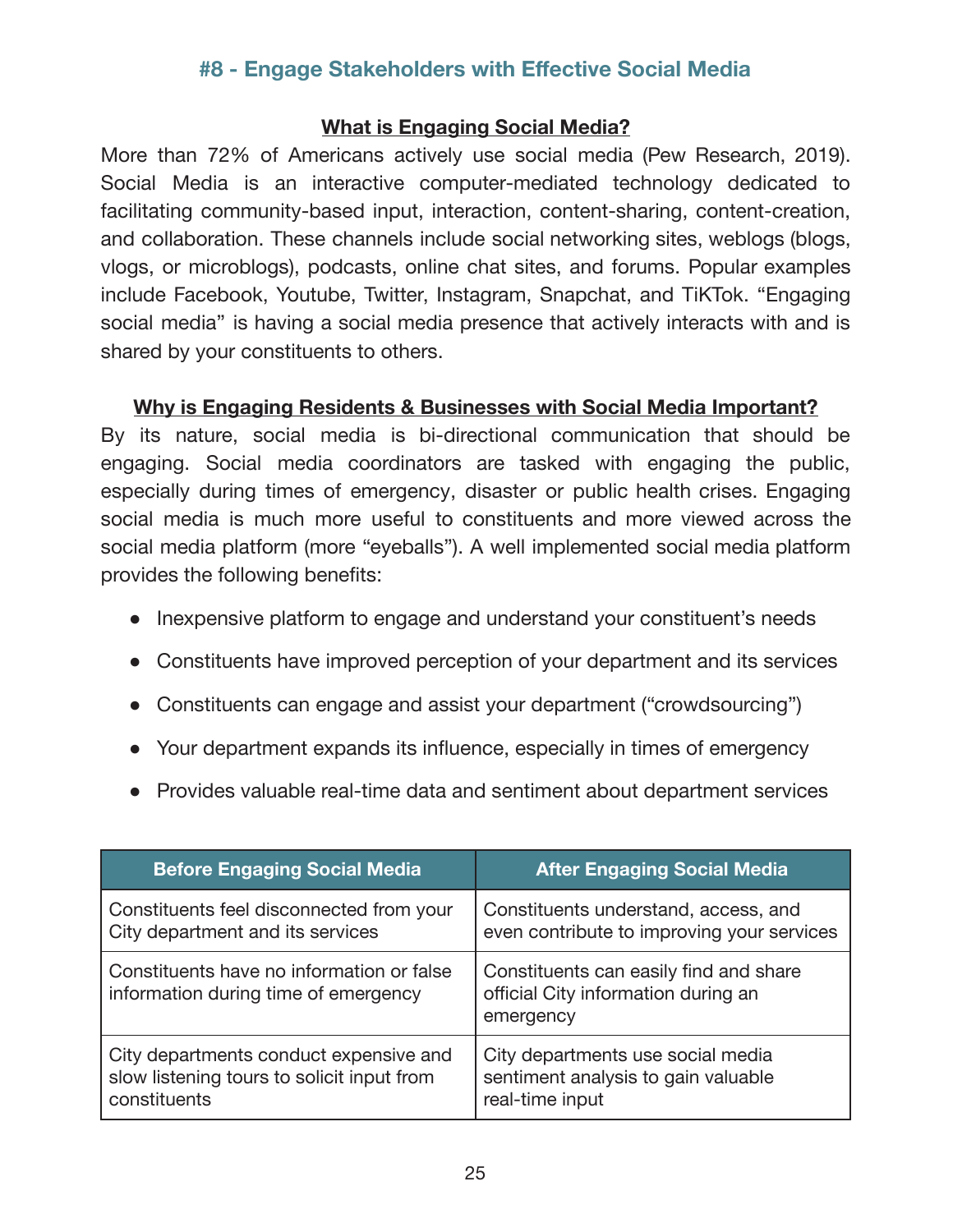# **How to Implement Engaging Social Media**

Please refer to the City of Los Angeles 'Social Media Policy' for guidelines and best practices in the use of engaging social media.

#### **Who to Contact with Social Media Questions**

Please email social@lacity.org or ITA's Mariana Ferraro (Mariana.Ferraro@lacity.org) or Ted Lin (ted.lin@lacity.org) if you have questions regarding engaging social media.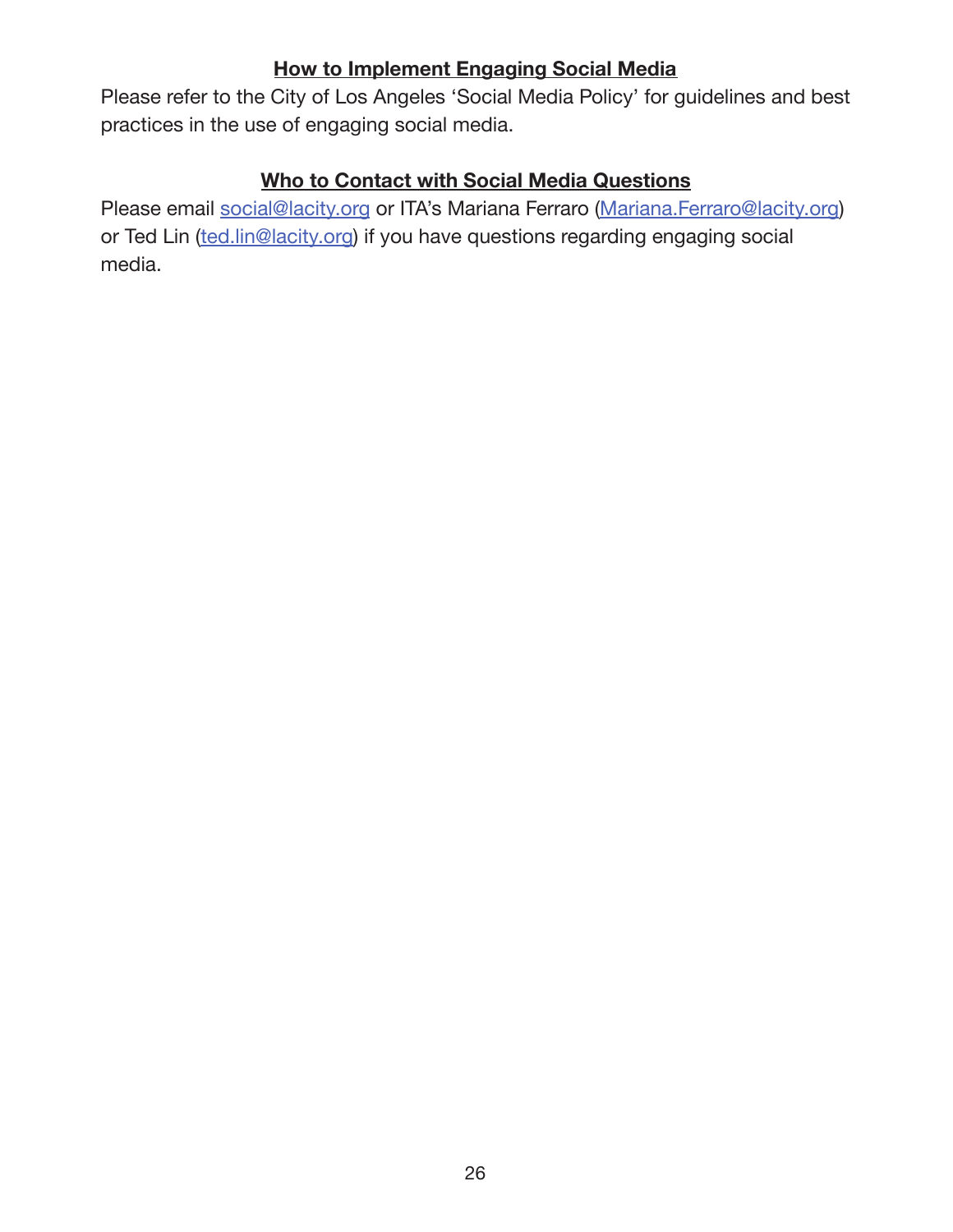**\_\_\_\_\_\_\_\_\_\_\_\_\_\_\_\_\_\_\_\_\_\_\_\_\_\_\_\_\_\_\_\_\_\_\_\_\_\_\_\_\_\_\_\_\_\_\_\_\_\_\_\_\_\_\_\_\_\_\_\_\_\_\_\_\_\_\_\_\_\_\_\_\_\_** 

Technology is not built in a vacuum. Innovative technology comes from City of Los Angeles staff with the skills and technology platforms to implement amazing digital services in partnership with vendors. The following are key initiatives and platforms to improve the digital capacity and efficiency of City departments:

# **#9 - Establish a Holistic Culture of Digital Thinking**

#### **What is a Holistic Culture of Digital Thinking?**

Digital transformation and innovation are not products you can buy, but come from the intelligent design and implementation of targeted digital services. The combination of understanding your customers, understanding the available digital products, and a workforce that can implement these products effectively for the customers is the holy grail of every City department. To do this, your organization needs to adopt and buy into the prevailing best practices for being digital (aka establishing a holistic culture of thinking digital). As a set of values, this includes the following:

- Rapid experimentation Department staff try new ideas, learn from results, and incorporate new insight ("fail fast")
- Agile development Use "agile" development principles for projects, such as prioritizing customer satisfaction, changing requirements when necessary, building as you go, trying out the solution early and often, then making necessary adjustments (a Minimum Viable Product - MVP). bb
- Self organizing Department staff step out of their functional areas periodically and partner with other parts of the organization to solve a business problem.
- Data-driven decisions Department staff collect and use data when making new decisions or changing services for your customers
- Focus on digital first Department staff consider digital, integrated solutions early in a project, considering ways to not just deliver, but transform customer experiences.
- Streamline processes before applying technology Automation is useless without a streamlined process. Always perform business process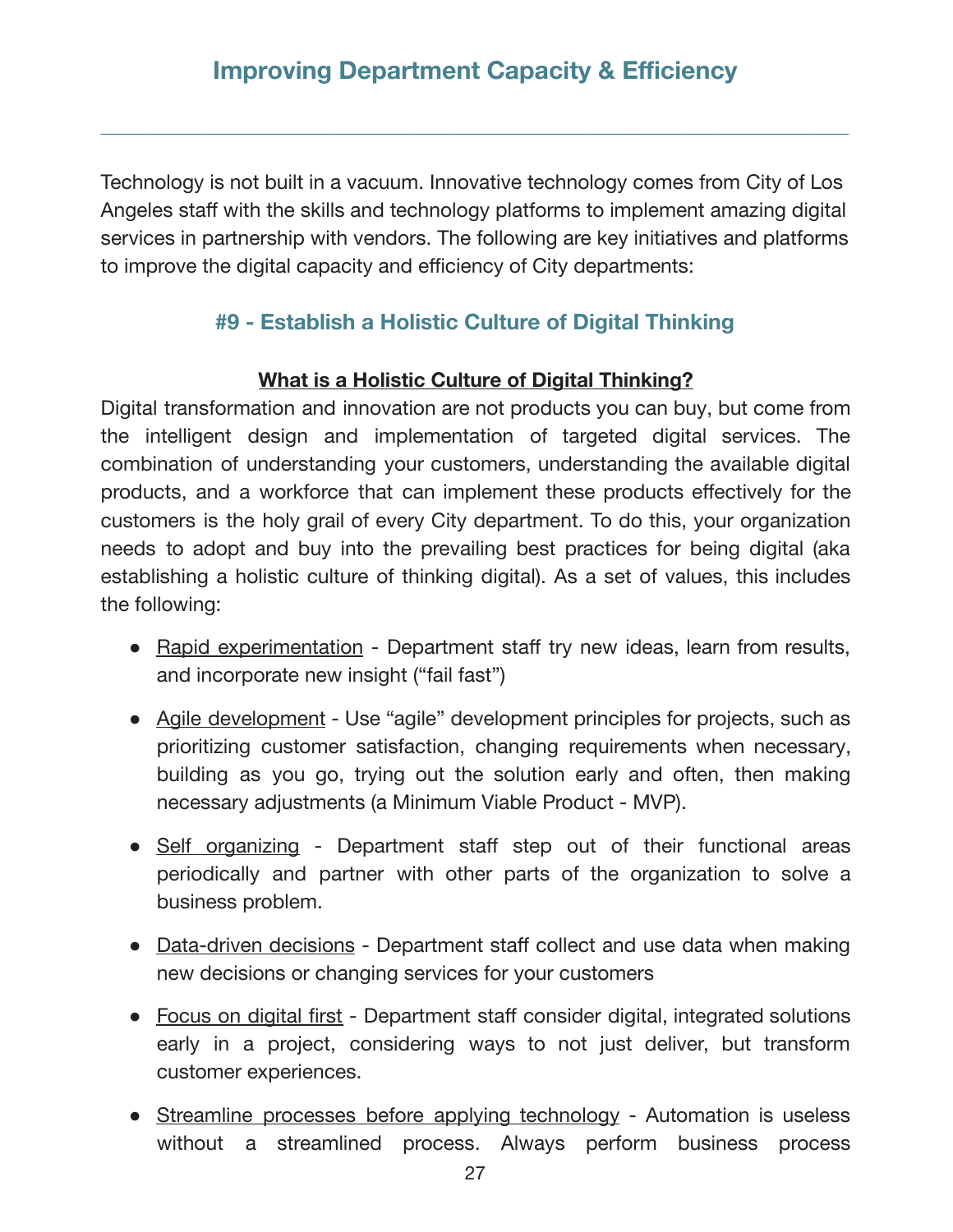improvement or re-engineering before a technology project. It will make the technology much better, cheaper, easier to maintain, and faster to implement.

• Technology teams should have a strong DevOps focus - IT staff should closely integrate application development with infrastructure operations to allow streamlined software development and maintenance.

#### **Why is Implementing a Holistic Culture of Digital Thinking Important?**

Without a holistic culture of digital thinking, traditional solutions and methods will dominate City department processes and digital services. While traditional solutions are not always a bad thing, they can prevent the use of modern technologies and methods that are proven to be cost effective, easy to modify, and provide unprecedented service to customers.

| <b>Before Culture of Digital Thinking</b>                                                 | <b>After Culture of Digital Thinking</b>                                                            |
|-------------------------------------------------------------------------------------------|-----------------------------------------------------------------------------------------------------|
| Digital opportunities are not leveraged<br>when planning new or improved City<br>services | Digital tools transform what City services<br>can be offered and how they are offered               |
| Projects require extensive planning with<br>slow builds and lengthy time to deploy        | Projects gather initial requirements and<br>build, with working software that can be<br>improved on |
| Traditional processes and workflow are<br>kept as-is with technology laid on top of it    | Processes are scrutinized & improved<br>before applying technology, making it<br>simple and lean    |

# **How to Implement a Holistic Culture of Digital Thinking?**

The Information Technology Agency (ITA) has undergone many digital transformation initiatives since 2015. Below is a list of excellent digital transformation efforts to build a holistic culture of thinking digital:

- 1. Build a Service Catalog of Department Services Defining your services and publishing them to your customers is an excellent foundation to thinking digital. The service catalog defines who you are and the value you offer. Having a service catalog allows your department to add, enhance, and retire services using digital initiatives.
- 2. Use Business Process Re-engineering Good digital projects must begin with streamlined, optimized business processes. You can't automate a broken process… so re-engineer it before applying technology.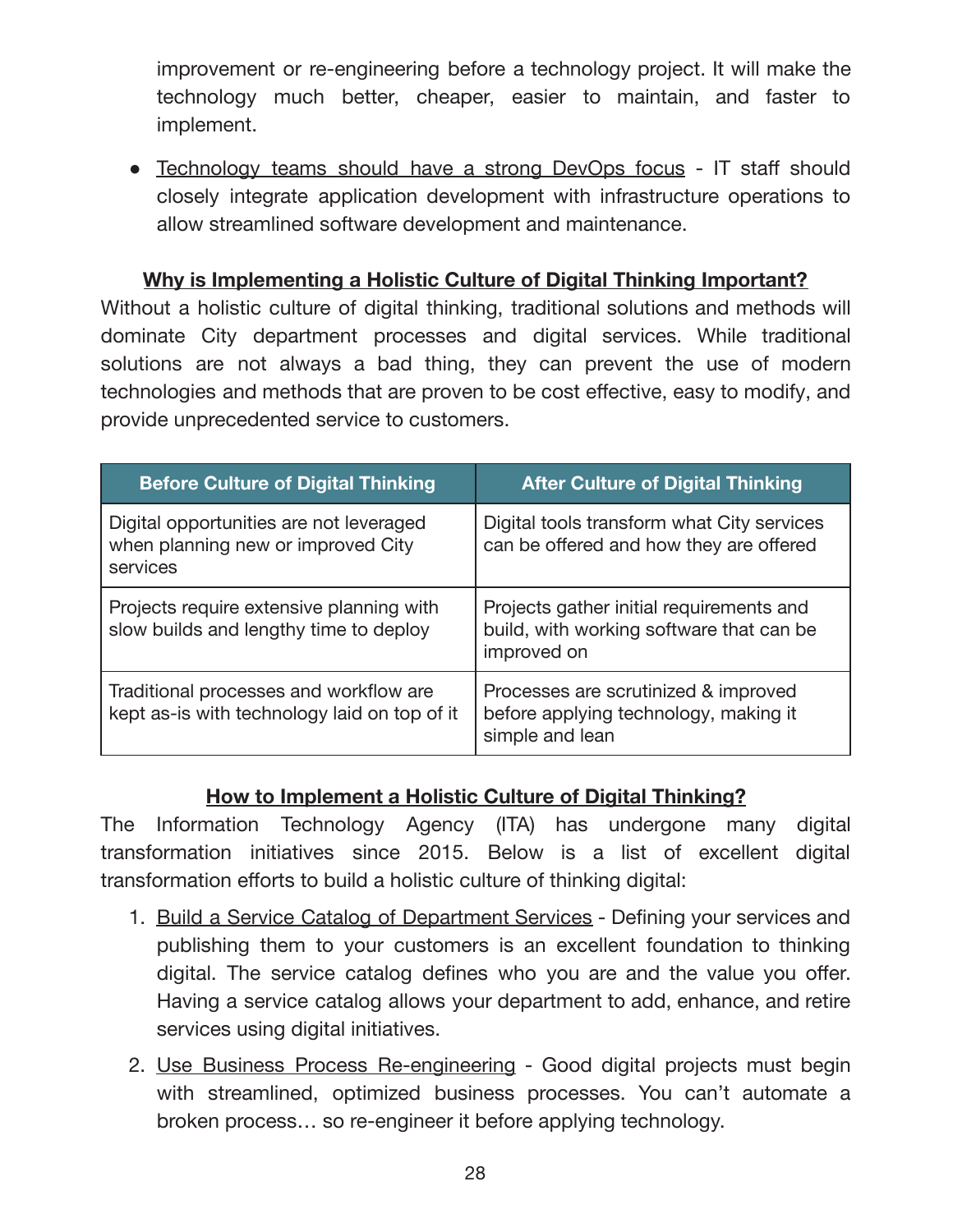- 3. Apply User Centered Design Who better to influence a City service than the customers themselves? Modern User Centered Design (UCD) techniques put users at the center of service design and development.
- 4. Use Agile Development Principles Agile development refers to software development based on iterative development, where requirements and solutions evolve through collaboration between self-organizing cross-functional teams. Agile is proven to produce digital solutions faster, with greater value, and less cost.

# **Who to Contact with Digital Culture Questions**

Please contact the ITA Help Desk via SNow ticket if you have questions regarding digital culture (https://snow.lacity.org/SNOW/quick\_ticket).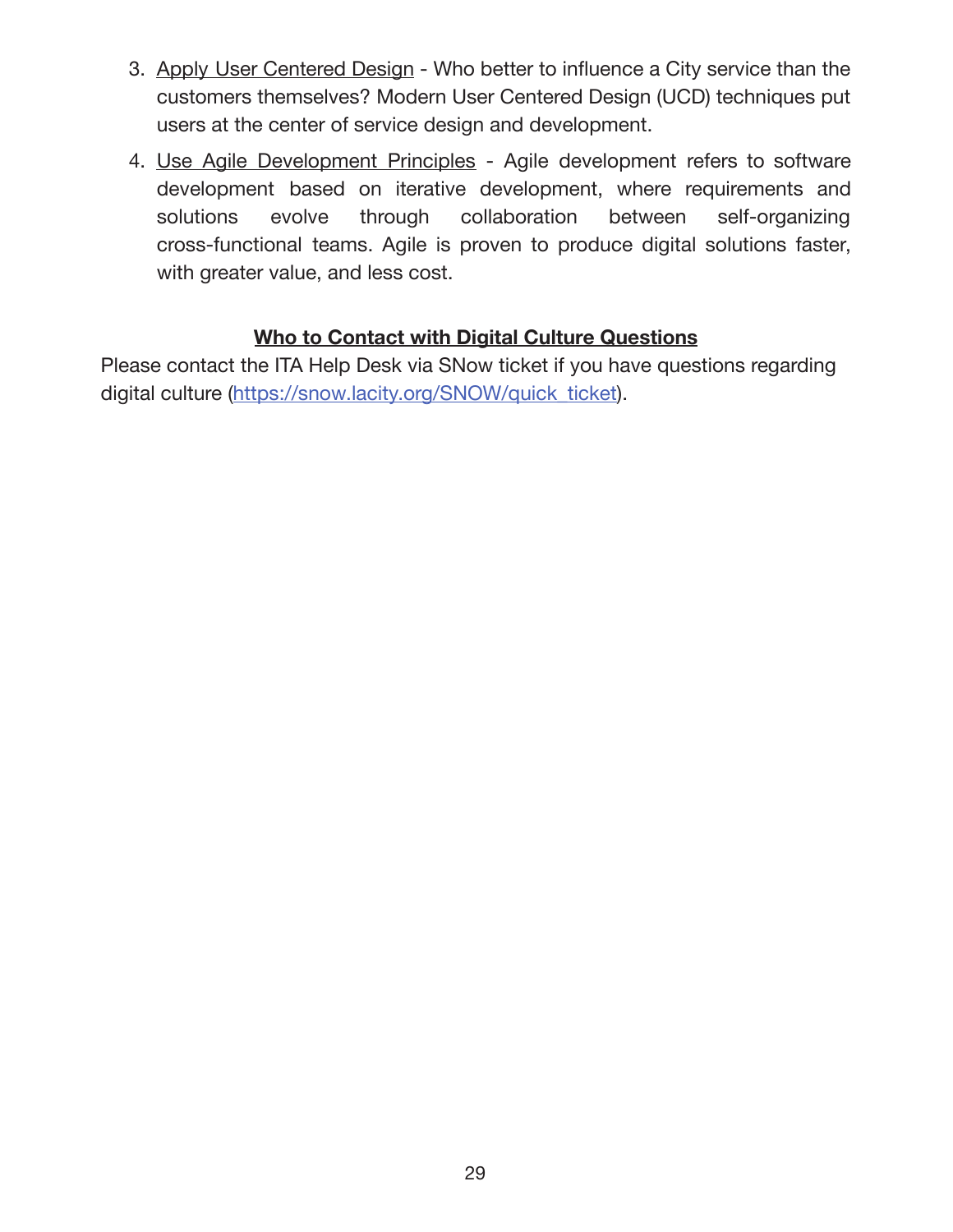# **#10 - Raise the Digital IQ with Google Workspace**

#### **What is Google Workspace?**

Google Workspace (aka Google Suite) is a collection of office productivity tools (email, calendar, Google Drive, Docs, Meet, Forms, Sites, etc). The City of Los Angeles was the first large government to use Google Workspace in 2010.

#### **Why is Implementing the Features of Google Workspace Important?**

Google Workspace was designed by Google engineers to provide the digital tools needed by over 130,000 Google employees in their day-to-day work. In other words, the innovative digital tools built by Google for Google employees are fully available to City employees. As Google is known as a top digital company, there are many best practices found in Google Workspace that City of Los Angeles departments could readily adopt. Implementing the features of Google Workspace provides the following benefits:

- Real-time document collaboration and sharing (Google Docs, Sheets, Slides)
- Teleworker accessible Google Drive for file storing and sharing
- Integrated video conferencing with document collaboration and chat
- Google Sites and Forms for rapid website development for teams or public
- Google Groups for integrated team communications and sharing

| <b>Before Google Workspace Features</b>      | <b>After Google Workspace Features</b>     |
|----------------------------------------------|--------------------------------------------|
| Documents are emailed between staff who      | Documents are updated by multiple staff    |
| take turns to edit, sometimes losing a       | at once, using a Google Meet to discuss    |
| version                                      | real-time                                  |
| Employees must be in the office to access    | Teleworkers can access and share all files |
| a Shared Drive or paper files                | in Google Team Drive anytime, anywhere     |
| Department staff wait on IT staff to build a | Every department team can build Google     |
| website or form to inform or survey the      | Site to engage the public and improve      |
| public                                       | services                                   |

# **How to Implement the Features of Google Workspace**

The Information Technology Agency has established a citywide contract for Google Workspace enterprise licenses. Over 20,000 City employees count themselves as users. Google Workspace is already paid for and simply requires City departments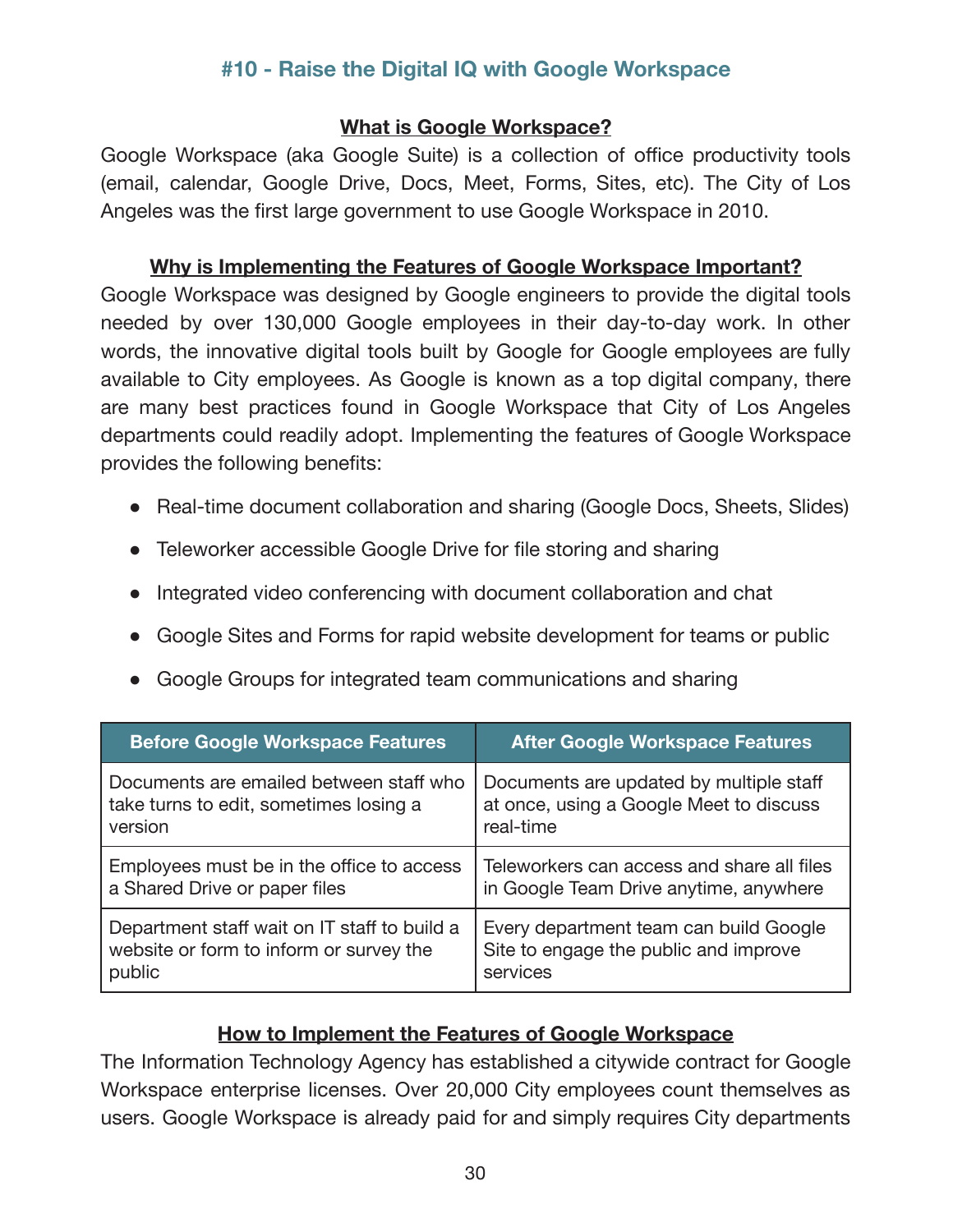to begin analyzing their business needs and using the appropriate Google Workspace features. The following are recommended steps:

- 1. Become familiar with Google Workspace apps. Frequently used apps may be found by clicking this grid icon in the upper right of GMail. The full Google Workspace Marketplace may be found at www.gsuite.google.com/marketplace .
- 2. Have department staff attend ITA's Office Hour sessions. Each session provides training in an important Google Workspace feature or function.

# **Who to Contact with Google Workspace Questions**

Please contact the ITA-The Google Team via SNow ticket if you have questions regarding Google Workspace (https://snow.lacity.org/SNOW/quick\_ticket).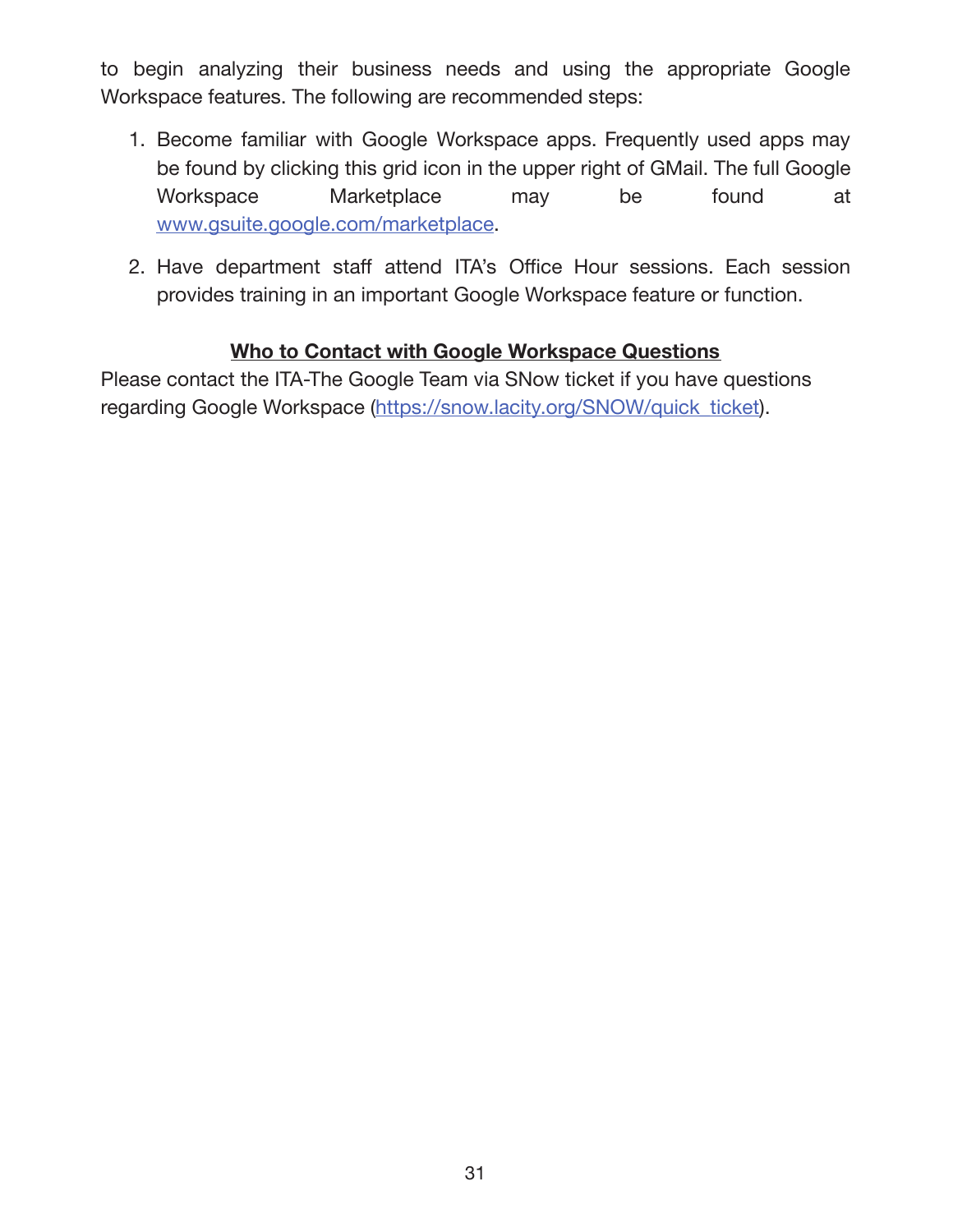# **#11 - Transform Call Centers with Interactive Voice Response**

#### **What is an Interactive Voice Response (IVR) System?**

Interactive Voice Response (IVR) systems allow phone callers to interact with a touch tone menu or through spoken word using artificial intelligence voice recognition software. But, more than just a menu tree, IVR systems can integrate with backend systems to provide information from computer systems without human interaction. It can be made to provide answers to FAQs, say your locations and business hours, and once topics are identified it can transfer callers to the appropriate area or person without needing to wait for your live agents to become available. While ITA 311, LA Sanitation, and LA Department of Water and Power are large, recognizable implementations of IVR technology, this technology is highly applicable in smaller instances too.

#### **Why is Implementing an IVR Important for Call Centers?**

An IVR system allows a group of City employees the ability to enhance any call center. A well implemented IVR provides the following digital benefits:

- Improves caller satisfaction (no busy signals or voicemails)
- Saves time for caller and City department (routes calls where they belong)
- Reduces cost (less staff can handle more workload through automation)
- Provides data and metrics on callers and their inquiries
- Scales to customer demand

| <b>Before IVR System</b>                                                                          | <b>After IVR System</b>                                                                           |
|---------------------------------------------------------------------------------------------------|---------------------------------------------------------------------------------------------------|
| City staff must answer all constituent<br>questions                                               | City staff can focus on more complex calls<br>while having FAQs handled through the<br><b>IVR</b> |
| Callers get transferred between staff<br>before finding the right person to answer<br>question    | Caller finds their topic in IVR menu and is<br>transferred the right person immediately           |
| Department has no data or insight into the<br>type, nature, or frequency of calls they<br>receive | Department uses IVR reports to adjust<br>their services based on call types and<br>volume         |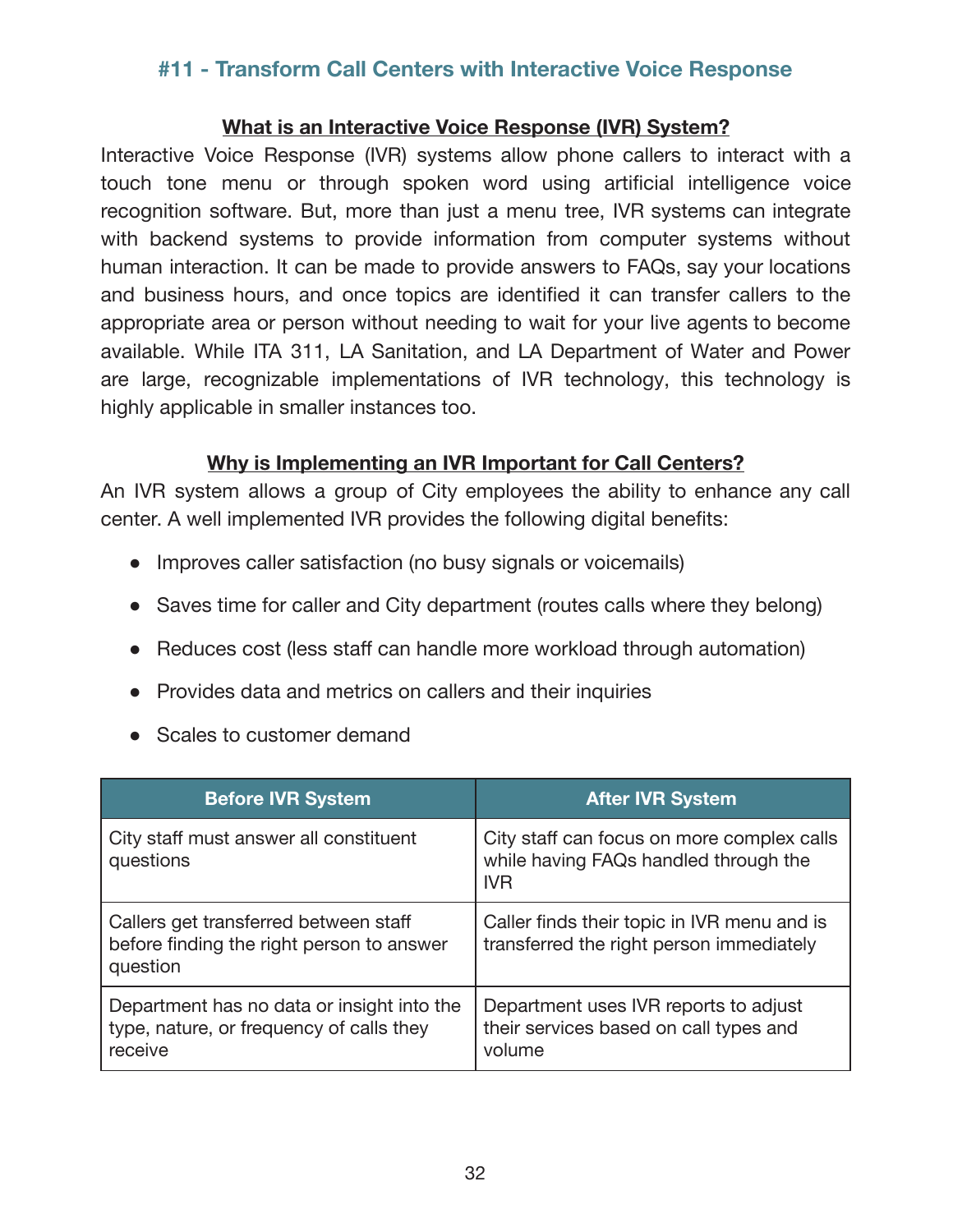# **How to Implement an Interactive Voice Response (IVR) System**

The Information Technology Agency maintains a citywide contract for the Amazon Connect cloud-hosted IVR system. To implement IVR effectively, City of LA need to perform the following:

- 1. Analyze the types of calls you receive or expect to receive (requests for information, assistance in completing a form, etc). Look at your most requested services.
- 2. Short-list the types of calls that a virtual assistant can handle and configure the IVR system bb
	- a. Answers to FAQs are loaded into the IVR system
	- b. CRM forms for frequently requested services are loaded into the IVR (e.g. a caller can complete a graffiti removal request through the IVR)
- 3. Test the IVR to ensure it is working correctly and make available to the public
- 4. Review reports showing caller questions and responses. Make adjustments.

#### **Who to Contact with IVR Questions**

Please contact the ITA-VCC-Support via SNow ticket if you have questions regarding IVR systems (https://snow.lacity.org/SNOW/quick\_ticket).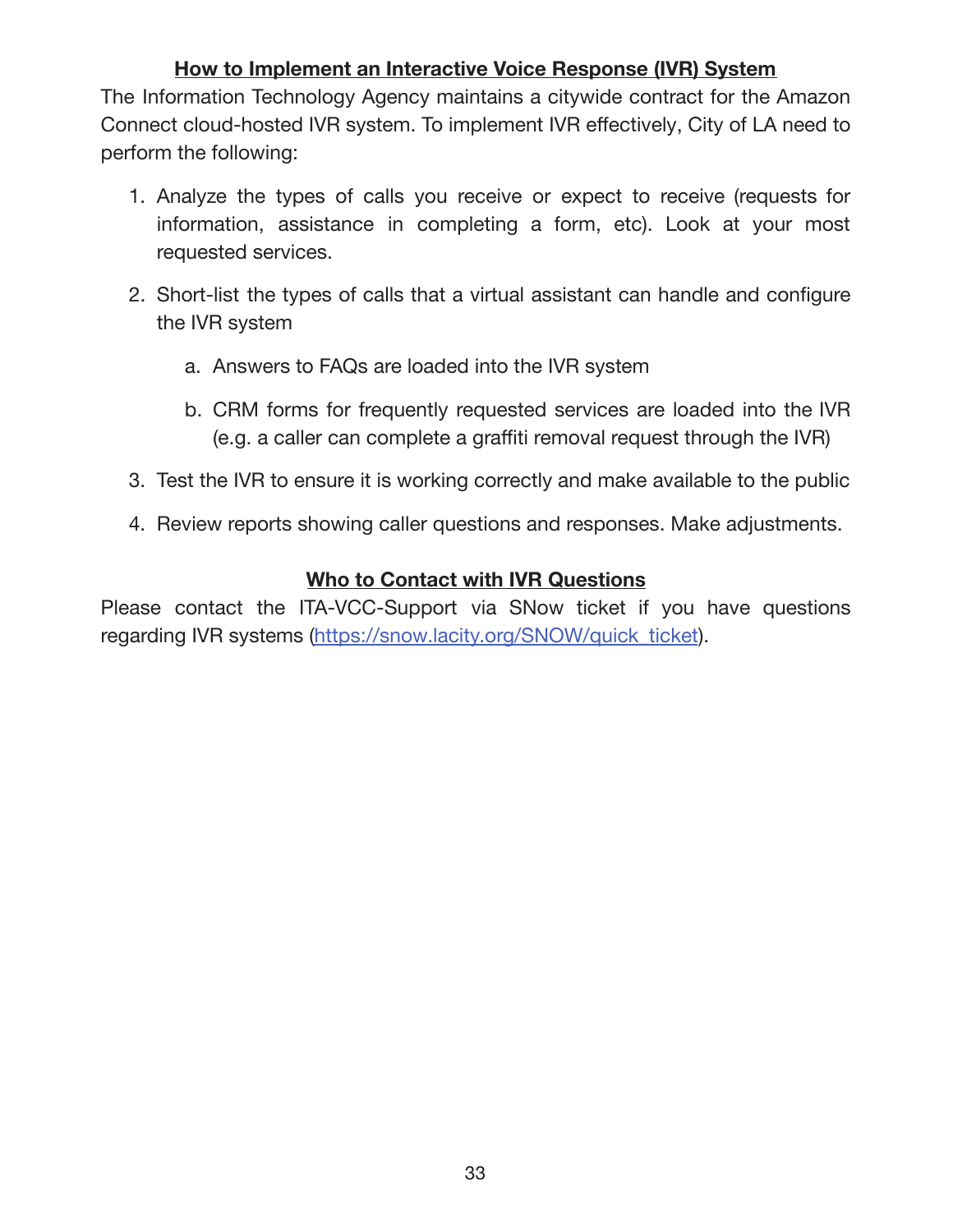# **#12 - Build Better Apps with APIs & Micro Services**

#### **What are Application Programming Interfaces (APIs) and Microservices?**

Application Programming Interfaces (APIs) are electronic communications between two software applications (e.g. between ITA's 3-1-1 CRM and Bureau of Engineering's mapping system for address validation). Microservices are a computer architecture approach where software is built as a collection of different services or APIs. In short, APIs are methods for software to communicate directly with each other and microservices is the building of software that takes full advantage of these APIs.

#### **Why is Implementing API Management & Microservices Important?**

Without APIs or microservices, software must be built completely from the ground up and has little interconnection with other software. This is very inefficient and makes updating software very expensive and difficult. In addition, microservices allow software systems to use the very best solution for each component (i.e. the best platform for maintaining User IDs and passwords, the best reporting tool, the best CRM capabilities, etc). In short, it is not good enough to just be digital, the best organizations are *digital and interconnected*. A well implemented API or microservices architecture provides the following benefits:

- Digital services become faster to build and easier to modernize
- Digital services become easier to build and maintain (more object oriented)
- Department IT staff are more efficient by using existing APIs for features
- Department digital services become more innovative by combining different capabilities together that are readily accessible through APIs

| <b>Before APIs &amp; Microservices</b>                                                              | <b>After APIs &amp; Microservices</b>                                                           |
|-----------------------------------------------------------------------------------------------------|-------------------------------------------------------------------------------------------------|
| Department IT staff write every program<br>from scratch (A to Z) with costly, lengthy<br>build time | Department IT staff leverage existing APIs<br>and services with fast and low cost build<br>time |
| Department systems are difficult to modify<br>and replace, resulting in many legacy<br>systems      | Improvements in one component affect all<br>apps, resulting in frequent modernization           |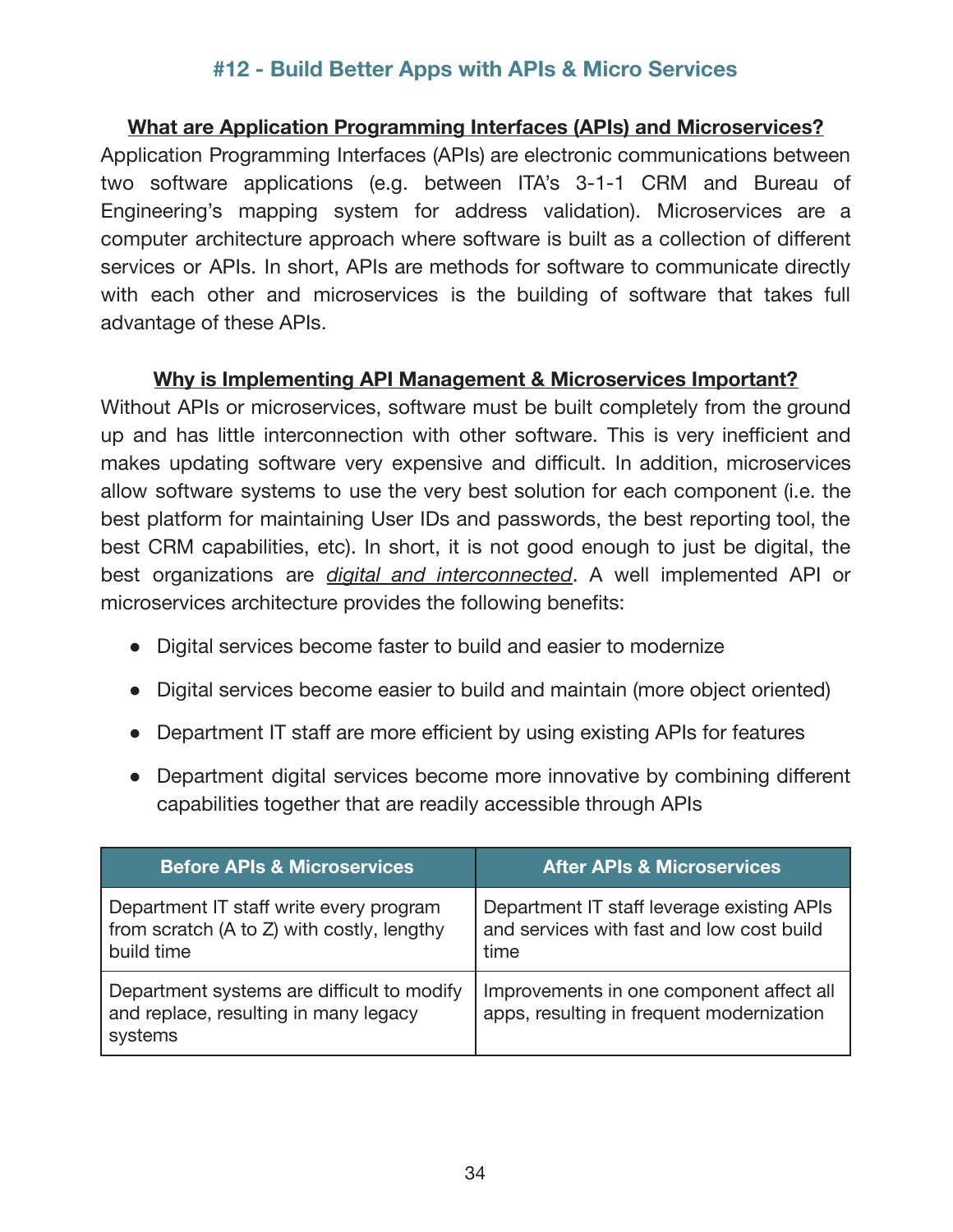#### **How to Implement API Management & Microservices**

The Information Technology Agency has established a citywide API management tool contract with Apigee. To implement APIs and microservices, City of LA departments should perform the following:

- 1. Assess which department applications would be improved through APIs or microservices
- 2. For each application (in-house, vendor, etc), identify the method to turn on or code new APIs
- 3. Contact the ITA API Management team (see contact information below) for a list of existing City APIs
- 4. Only buy and implement software products that have a RESTful API that can leverage microservices

#### **Who to Contact with API Management or Microservices Questions**

Please contact the ITA-API-Management team via SNow ticket if you have questions regarding APIs (https://snow.lacity.org/SNOW/quick\_ticket).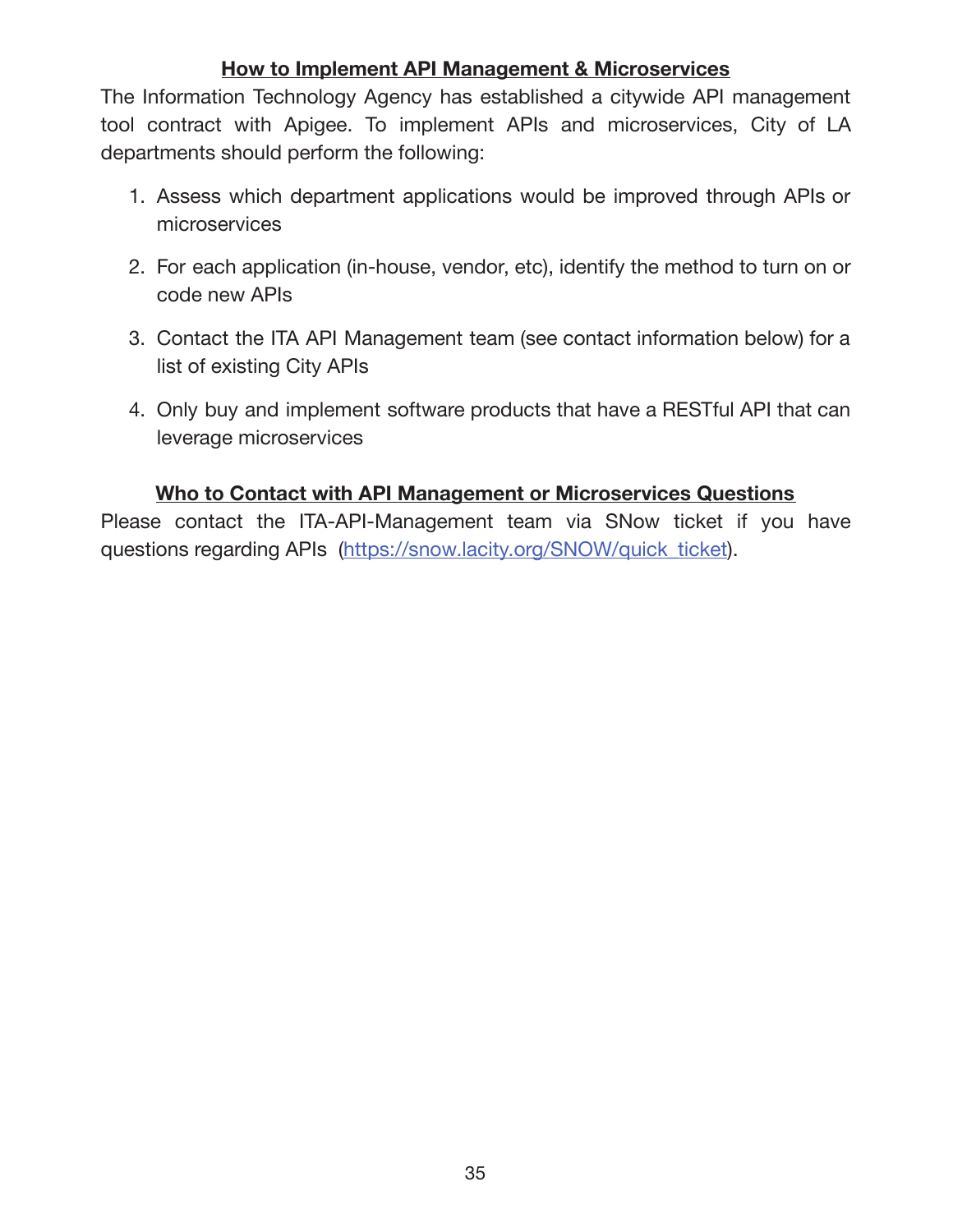# **#13 - Scale Up with Cloud Computing & City Cloud Pipeline**

#### **What is Cloud Computing & the City of L.A. Cloud Pipeline?**

The "Cloud" represents IT resources delivered as a service over the internet. These computing resources are available through vendors via subscription and enable City of Los Angeles departments the opportunity to "rent" Cloud software applications or hardware infrastructure. Cloud Computing expands the tools available to City departments by leveraging vendor-managed IT investments as a primary, secondary, or temporary IT resource. The Information Technology Agency has made accessing the Cloud easy through the establishment of a redundant Citywide Cloud Pipeline (dual 10GB paths to Amazon Web Services, Microsoft Azure, and Google Cloud).

#### **Why is Implementing the Cloud & Using the L.A. Cloud Pipeline Important?**

Without Cloud computing, City departments must rely on the infrastructure or software that they build in-house or purchase directly from a vendor. With Cloud computing, departments have access to a large array of software, platforms, and infrastructure that can simply be used in a pay-per-use format. The Citywide Cloud Pipeline provides secure, dedicated, and redundant access for City employees to the Cloud. Well implemented Cloud computing and use of the Citywide Cloud Pipeline provides the following benefits:

- Lower cost (pay for what you need with no large capital investments)
- Makes City departments more flexible and agile with easy access to tools
- More secure (Cloud vendors have top-tier security, when used correctly)
- Includes disaster recovery capabilities (hosted and recoverable off-site)
- Empowers IT staff to perform value-add work, instead of just maintenance
- Cloud pipeline provides low-cost, stable, secure access to Cloud apps

| <b>Before Cloud Computing</b>                                                             | <b>After Cloud Computing</b>                                                              |
|-------------------------------------------------------------------------------------------|-------------------------------------------------------------------------------------------|
| Departments needed to build expensive<br>server rooms and buy more servers than<br>needed | Departments can rent the right-sized<br>Cloud server and turn it off when<br>unneeded     |
| Departments needed to copy and store<br>data offsite for disaster recovery purposes       | Departments use Cloud data centers<br>outside L.A. eliminating need for offsite<br>backup |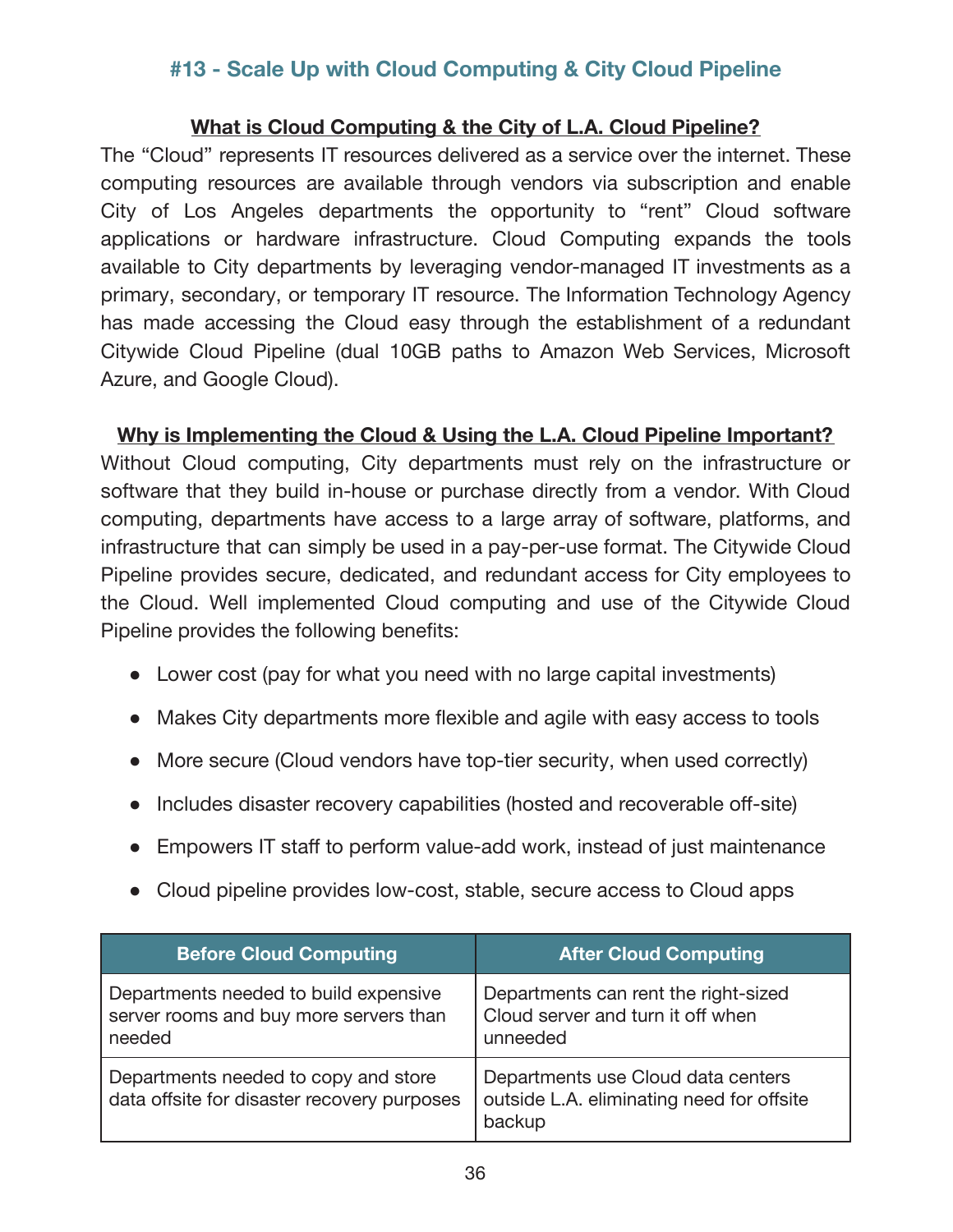Departments purchased and maintained direct network connections to Cloud data centers

# **How to Implement Cloud Computing & Use the Cloud Pipeline**

The Information Technology Agency (ITA), through the General Services Department, has established competitive contract vehicles for key Cloud computing vendors. In addition, the ITA has established a Citywide Cloud Pipeline for dedicated Cloud traffic through a large national telecommunications vendor. City departments are required to use this pipeline as the secure, redundant connection to the Cloud. To implement Cloud computing and the Citywide Cloud Pipeline, City of LA departments should perform the following:

- 1. Assess whether your department is migrating an existing app into the Cloud or building a new app in the Cloud.
	- a. If simply migrating an app to the Cloud for hosting ("lift and shift"), then document existing on-premise architecture and re-create in the Cloud instance.
	- b. If using the Cloud migration as an opportunity to implement Cloud-native capabilities that improve the app, then map your application architecture to the new Cloud serverless services.
- 2. To learn more about securely accessing the Cloud (with pricing) through the Citywide Cloud Pipeline, please contact ITA-NACI via a SNow ticket.

**Who to Contact with Cloud Computing & Citywide Cloud Pipeline Questions**  Please contact the ITA-CloudOps team via SNow ticket if you have questions regarding Cloud computing or ITA-NACI team for questions regarding the Citywide Cloud Pipeline (https://snow.lacity.org/SNOW/quick\_ticket).